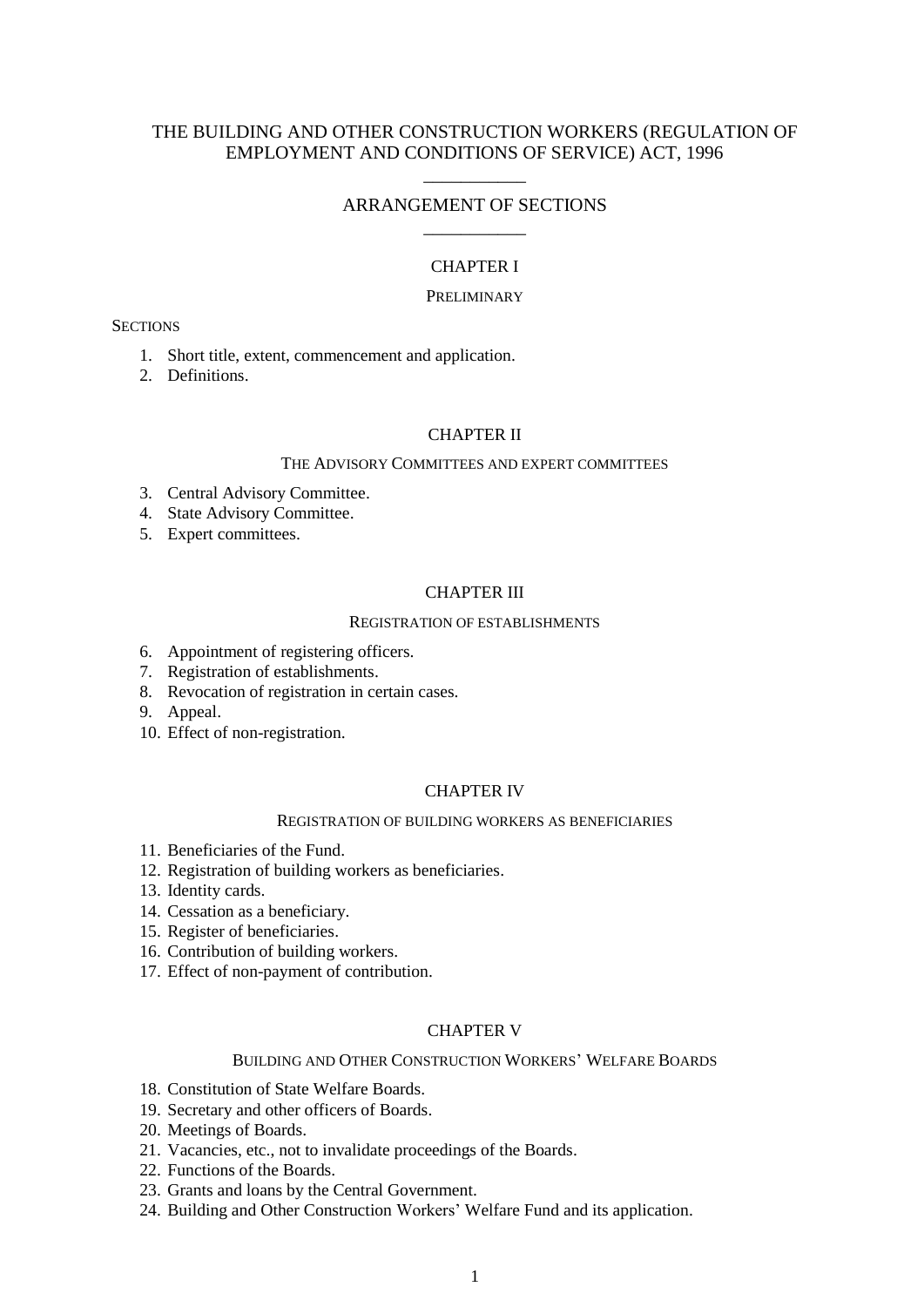**SECTIONS** 

- 25. [Budget.](http://clc.gov.in/Acts/shtm/bocw.php#Budget)
- 26. [Annual report.](http://clc.gov.in/Acts/shtm/bocw.php#Annual report)
- 27. [Accounts and audit.](http://clc.gov.in/Acts/shtm/bocw.php#Accounts and audit)

# [CHAPTER VI](http://clc.gov.in/Acts/shtm/bocw.php#CHAPTER VI)

H[OURS OF WORK, WELFARE MEASURES AND OTHER CONDITIONS OF SERVICE OF BUILDING WORKERS](http://clc.gov.in/Acts/shtm/bocw.php#HOURS OF WORK, WELFARE MEASURES AND OTHER CONDITIONS OF SERVICE OF BUILDING WORKERS)

- 28. [Fixing hours for normal working day, etc.](http://clc.gov.in/Acts/shtm/bocw.php#Fixing hours for normal working day)
- 29. [Wages for overtime work.](http://clc.gov.in/Acts/shtm/bocw.php#Wages for overtime work)
- 30. [Maintenance of registers and records.](http://clc.gov.in/Acts/shtm/bocw.php#Maintenance of registers and records)
- 31. [Prohibition of employment of certain persons in certain building or other construction](http://clc.gov.in/Acts/shtm/bocw.php#Prohibition of employment of certain persons in certain building or other construction work) work.
- 32. [Drinking water.](http://clc.gov.in/Acts/shtm/bocw.php#Drinking water)
- 33. [Latrines and urinals.](http://clc.gov.in/Acts/shtm/bocw.php#Latrines and urinals)
- 34. [Accommodation.](http://clc.gov.in/Acts/shtm/bocw.php#Accommodation)
- 35. [Creches.](http://clc.gov.in/Acts/shtm/bocw.php#Creches)
- 36. [First-aid](http://clc.gov.in/Acts/shtm/bocw.php#First-aid)
- 37. [Canteens,](http://clc.gov.in/Acts/shtm/bocw.php#Canteens) etc.

# [CHAPTER VII](http://clc.gov.in/Acts/shtm/bocw.php#CHAPTER VII)

### S[AFETY AND HEALTH MEASURES](http://clc.gov.in/Acts/shtm/bocw.php#SAFETY AND HEALTH MEASURES)

- 38. [Safety Committee and safety officers.](http://clc.gov.in/Acts/shtm/bocw.php#Safety Committee and safety officers)
- 39. [Notice of certain accidents.](http://clc.gov.in/Acts/shtm/bocw.php#Notice of certain accidents)
- 40. [Power of appropriate Government to make rules for the safety and health of building workers](http://clc.gov.in/Acts/shtm/bocw.php#Power of appropriate Government to makes rules for the safety and health of building workers).
- 41. Framing of [model rules for safety measures.](http://clc.gov.in/Acts/shtm/bocw.php#Framing of model rules for safety measures)

# [CHAPTER VIII](http://clc.gov.in/Acts/shtm/bocw.php#CHAPTER VIII)

### I[NSPECTING STAFF](http://clc.gov.in/Acts/shtm/bocw.php#INSPECTING STAFF)

- 42. [Appointment of Director-General, Chief Inspector and Inspectors.](http://clc.gov.in/Acts/shtm/bocw.php#Appointment of Director-General, Chief Inspector and Inspectors)
- 43. [Powers of Inspectors.](http://clc.gov.in/Acts/shtm/bocw.php#Powers of Inspectors)

#### [CHAPTER IX](http://clc.gov.in/Acts/shtm/bocw.php#CHAPTER IX)

#### SPECIAL PROVISIONS

- 44. [Responsibility of employers.](http://clc.gov.in/Acts/shtm/bocw.php#Responsibility of employers)
- 45. [Responsibility for payment of wages and compensation.](http://clc.gov.in/Acts/shtm/bocw.php#Responsibility for payment of wages and compensation)
- 46. [Notice of commencement of building or other construction work.](http://clc.gov.in/Acts/shtm/bocw.php#Notice of commencement of building or other construction work)

## [CHAPTER X](http://clc.gov.in/Acts/shtm/bocw.php#CHAPTER X)

#### P[ENALTIES AND PROCEDURE](http://clc.gov.in/Acts/shtm/bocw.php#PENALTIES AND PROCEDURE)

- 47. [Penalty for contravention of provisions regarding safety measures.](http://clc.gov.in/Acts/shtm/bocw.php#Penalty for contravention of provisions regarding safety measures)
- 48. [Penalty for failure to give notice of the commencement of the building or other construction](http://clc.gov.in/Acts/shtm/bocw.php#Penalty for failure to give notice of the commencement of the building or other construction work)  [work.](http://clc.gov.in/Acts/shtm/bocw.php#Penalty for failure to give notice of the commencement of the building or other construction work)
- 49. [Penalty for obstructions.](http://clc.gov.in/Acts/shtm/bocw.php#Penalty for obstructions)
- 50. [Penalty for other offences.](http://clc.gov.in/Acts/shtm/bocw.php#Penalty for other offences)
- 51. [Appeal.](http://clc.gov.in/Acts/shtm/bocw.php#51.Appeal)
- 52. [Recovery of penalty.](http://clc.gov.in/Acts/shtm/bocw.php#52. Recovery of penalty)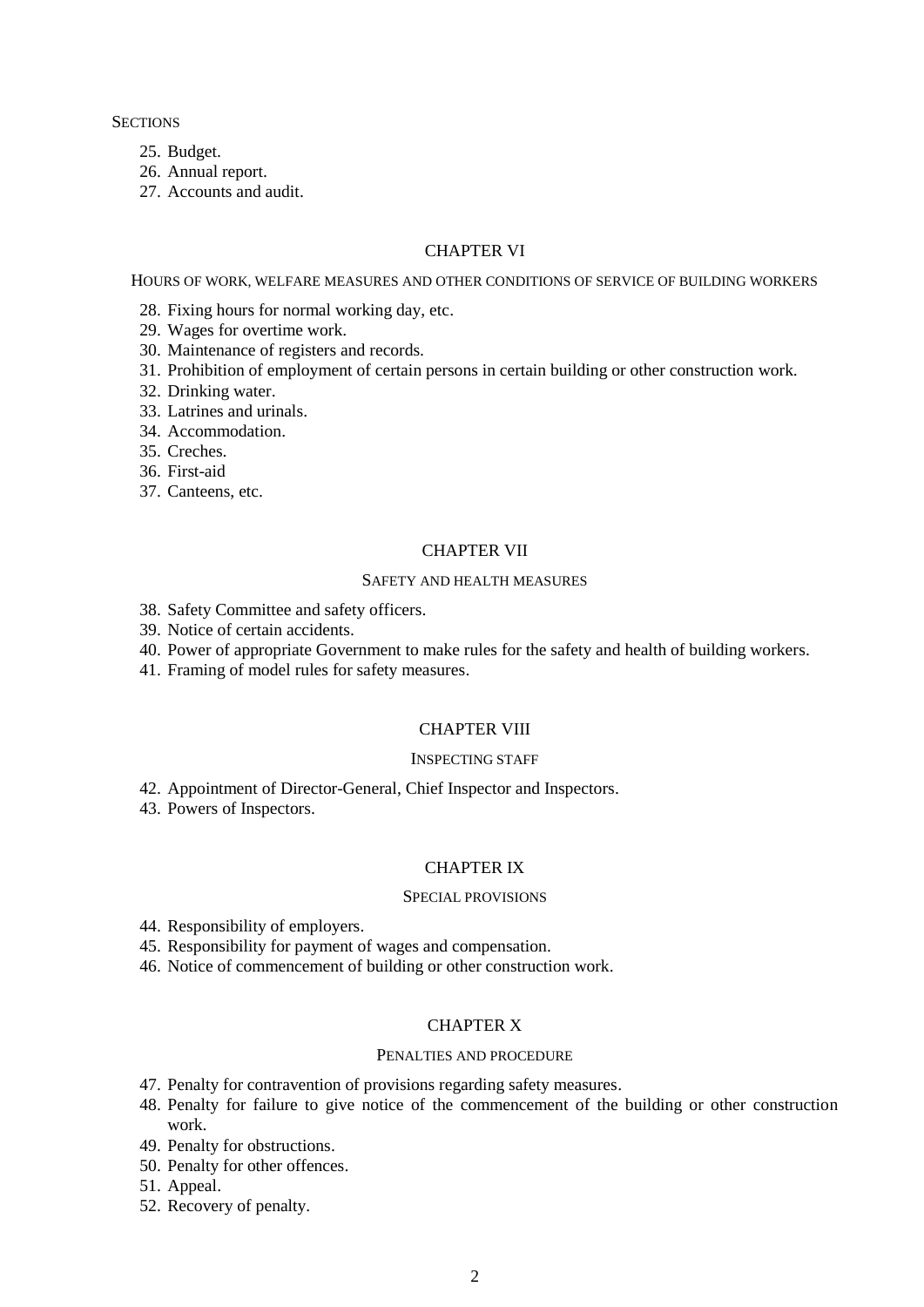### **SECTIONS**

- 53. [Offences by](http://clc.gov.in/Acts/shtm/bocw.php#53. Offences by companies) companies.
- 54. [Cognizance of offences.](http://clc.gov.in/Acts/shtm/bocw.php#54. Cognizance of offences.)
- 55. [Limitation of prosecutions.](http://clc.gov.in/Acts/shtm/bocw.php#55. Limitation of prosecutions)

# [CHAPTER XI](http://clc.gov.in/Acts/shtm/bocw.php#CHAPTER XI)

# **M[ISCELLANEOUS](http://clc.gov.in/Acts/shtm/bocw.php#MISCELLANEOUS)**

56. [Delegation of powers.](http://clc.gov.in/Acts/shtm/bocw.php#56. Delegation of powers)

57. [Returns.](http://clc.gov.in/Acts/shtm/bocw.php#57. Returns)

- 58. [Application of Act 8 of](http://clc.gov.in/Acts/shtm/bocw.php#58. Application of Act 8 of 1923 to building workers) 1923 to building workers.
- 59. [Protection of action taken in good faith.](http://clc.gov.in/Acts/shtm/bocw.php#59. Protection of action taken in good faith)
- 60. [Power of Central Government to give directions.](http://clc.gov.in/Acts/shtm/bocw.php#60. Power of Central Government to give directions)
- 61. [Power to remove difficulties.](http://clc.gov.in/Acts/shtm/bocw.php#61. Power to remove difficulties)
- 62. [Power to make rules.](http://clc.gov.in/Acts/shtm/bocw.php#62. Power to make rules)
- 63. [Saving of certain laws.](http://clc.gov.in/Acts/shtm/bocw.php#63. Saving of certain laws)
- 64. [Repeal and saving.](http://clc.gov.in/Acts/shtm/bocw.php#64. Repeal and saving)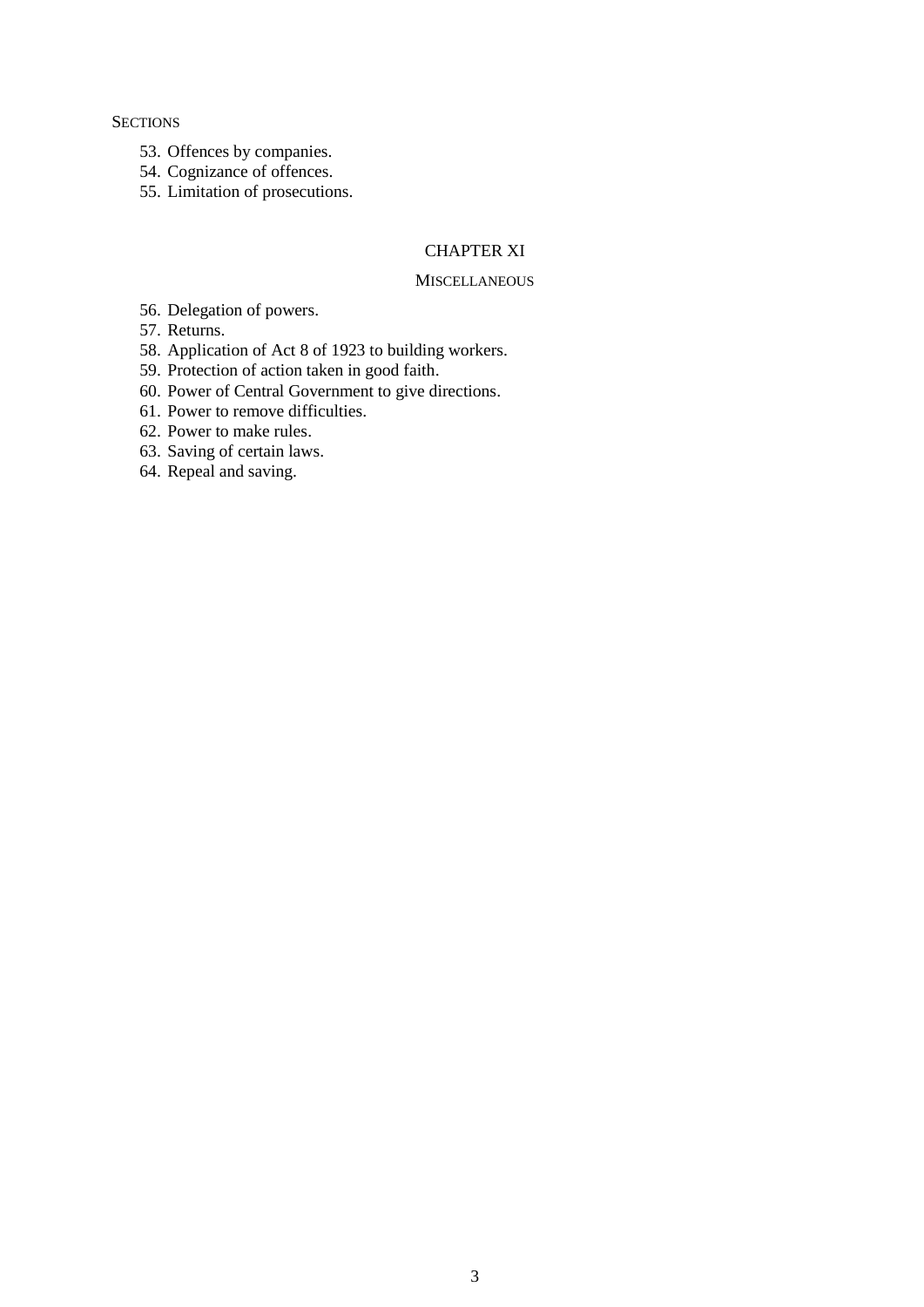# THE BUILDING AND OTHER CONSTRUCTION WORKERS (REGULATION OF EMPLOYMENT AND CONDITIONS OF SERVICE) ACT, 1996

# ACT NO. 27 OF 1996

[19*th August,* 1996.]

An Act to regulate the employment and conditions of service of building and other construction workers and to provide for their safety, health and welfare measures and for other matters connected therewith or incidental thereto.

BE it enacted by Parliament in the Forty-seventh Year of the Republic of India as follows:**—**

# CHAPTER I

## **PRELIMINARY**

**1. Short title, extent, commencement and application.—**(*1*) This Act may be called the Building and Other Construction Workers (Regulation of Employment and Conditions of Service) Act, 1996.

(*2*) It extends to the whole of India.

(*3*) It shall be deemed to have come into force on the 1st day of March, 1996.

(*4*) It applies to every establishment which employs, or had employed on any day of the preceding twelve months, ten or more building workers in any building or other construction work.

*Explanation***.—**For the purposes of this sub-section, the building workers employed in different relays in a day either by the employer or the contractor shall be taken into account in computing the number of building workers employed in the establishment.

**2. Definitions.—**(*1*) In this Act, unless the context otherwise requires,**—**

(*a*) "appropriate Government" means,**—**

(*i*) in relation to an establishment (which employs building workers either directly or through a contractor) in respect of which the appropriate Government under the Industrial Disputes Act, 1947 (14 of 1947), is the Central Government, the Central Government;

(*ii*) in relation to any such establishment, being a public sector undertaking, as the Central Government may by notification specify which employs building workers either directly or through a contractor, the Central Government;

*Explanation.***—**For the purposes of sub-clause (*ii*), "public sector undertaking" means any corporation established by or under any Central, State or Provincial Act or a Government company as defined in section 617 of the Companies Act, 1956 (1 of 1956) which is owned, controlled or managed by the Central Government;

(*iii*) in relation to any other establishment which employs building workers either directly or through a contractor, the Government of the State in which that other establishment is situate;

(*b*) "beneficiary" means a building worker registered under section 12;

(*c*) "Board" means a Building and Other Construction Workers' Welfare Board constituted under sub-section (*1*) of section 18;

(*d*) "building or other construction work" means the construction, alteration, repairs, maintenance or demolition, of or, in relation to, buildings, streets, roads, railways, tramways, airfields, irrigation, drainage, embankment and navigation works, flood control works (including storm water drainage works), generation, transmission and distribution of power, water works (including channels for distribution of water), oil and gas installations, electric lines, wireless, radio, television, telephone, telegraph and overseas communications, dams, canals, reservoirs, watercourses, tunnels, bridges, viaducts, aqueducts, pipelines, towers, cooling towers, transmission towers and such other work as may be specified in this behalf by the appropriate Government, by notification but does not include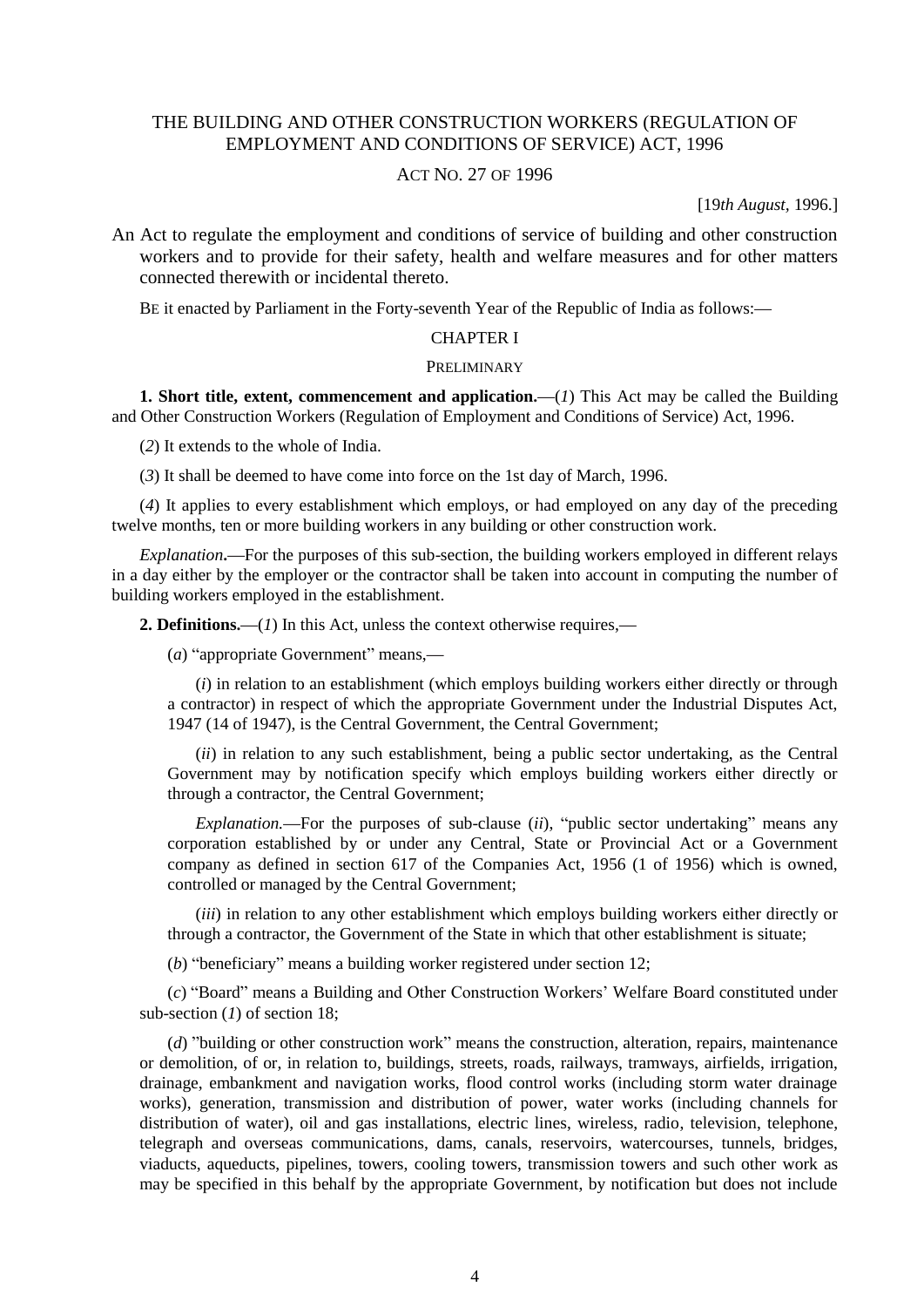any building or other construction work to which the provisions of the Factories Act, 1948 (63 of 1948), or the Mines Act, 1952 (35 of 1952), apply;

(*e*) "building worker" means a person who is employed to do any skilled, semi-skilled or unskilled, manual, supervisory, technical or clerical work for hire or reward, whether the terms of employment be expressed or implied, in connection with any building or other construction work but does not include any such person**—**

(*i*) who is employed mainly in a managerial or administrative capacity; or

(*ii*) who, being employed in a supervisory capacity, draws wages exceeding one thousand six hundred rupees per mensem or exercises, either by the nature of the duties attached to the office or by reason of the powers vested in him, functions mainly of a managerial nature;

(*f*) "Chief Inspector" means the Chief Inspector of Inspection of Building and Construction appointed under sub-section (*2*) of section 42;

(*g*) "contractor" means a person who undertakes to produce a given result for any establishment, other than a mere supply of goods or articles of manufacture, by the employment of building workers or who supplies building workers for any work of the establishment; and includes a sub-contractor;

(*h*) "Director-General" means the Director-General of Inspection appointed under sub-section (*1*) of section 42;

(*i*) "employer", in relation to an establishment, means the owner thereof, and includes,**—**

(*i*) in relation to a building or other construction work carried on by or under the authority of any department of the Government, directly without any contractor, the authority specified in this behalf, or where no authority is specified, the head of the department;

(*ii*) in relation to a building or other construction work carried on by or on behalf of a local authority or other establishment, directly without any contractor, the chief executive officer of that authority or establishment;

(*iii*) in relation to a building or other construction work carried on by or through a contractor, or by the employment of building workers supplied by a contractor, the contractor;

(*j*) "establishment" means any establishment belonging to, or under the control of, Government, any body corporate or firm, an individual or association or other body of individuals which or who employs building workers in any building or other construction work; and includes an establishment belonging to a contractor, but does not include an individual who employs such workers in any building or construction work in relation to his own residence the total cost of such construction not being more than rupees ten lakhs;

(*k*) "Fund" means the Building and Other Construction Workers' Welfare Fund of a Board constituted under sub-section (*1*) of section 24;

(*l*) "notification" means a notification published in the Official Gazette;

(*m*) "prescribed" means prescribed by rules made under this Act by the Central Government or, as the case may be, the State Government;

(*n*) "wages" shall have the same meaning as assigned to it in clause (*vi*) of section 2 of the Payment of Wages Act, 1936 (4 of 1936).

(*2*) Any reference in this Act to any law which is not in force in any area shall, in relation to that area, be construed as a reference to the corresponding law, if any, in force in that area.

### CHAPTER II

### THE ADVISORY COMMITTEES AND EXPERT COMMITTEES

**3. Central Advisory Committee.—**(*1*) The Central Government shall, as soon as may be, constitute a Committee to be called the Central Building and Other Construction Workers' Advisory Committee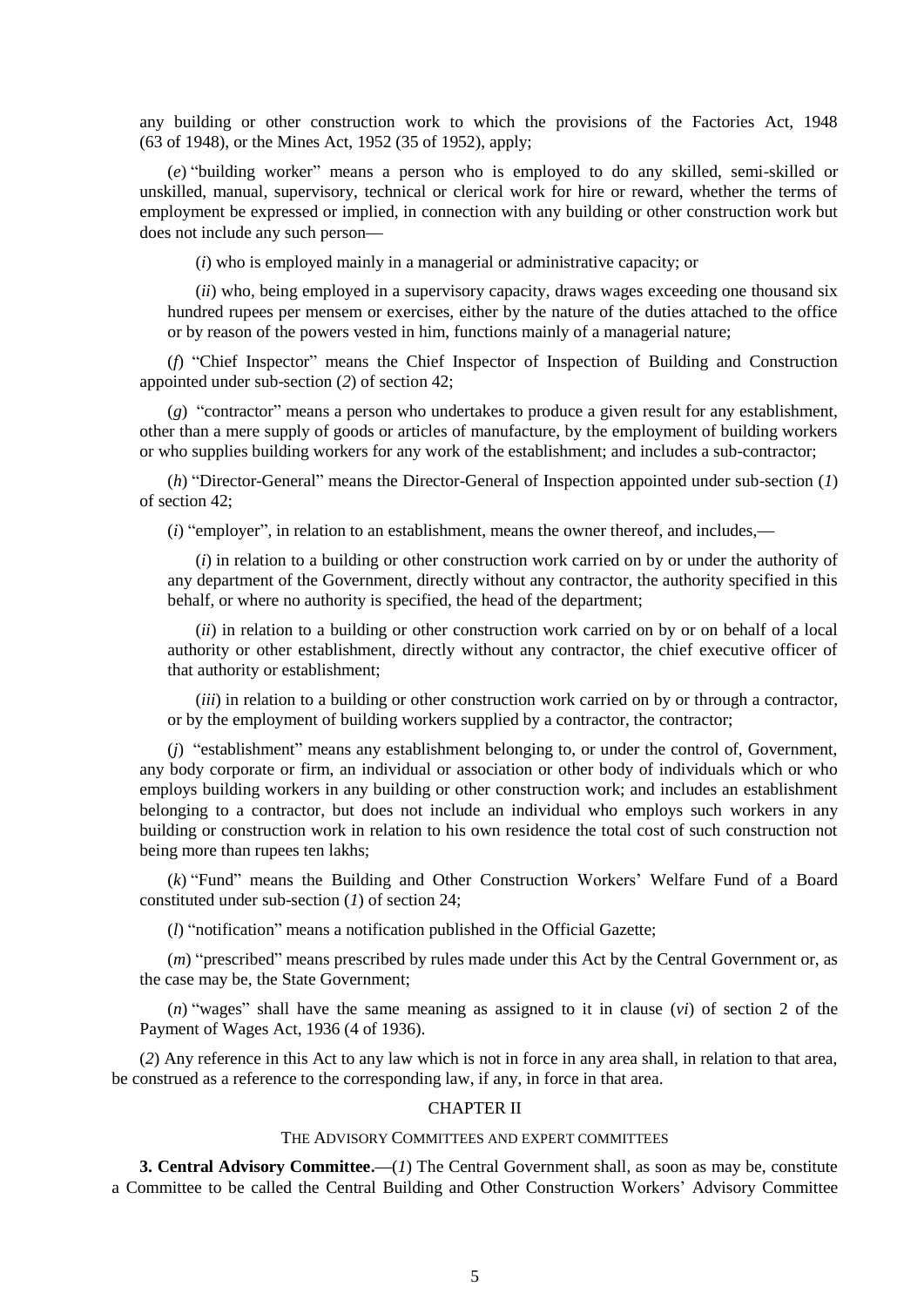(hereinafter referred to as the Central Advisory Committee) to advise the Central Government on such matters arising out of the administration of this Act as may be referred to it.

(*2*) The Central Advisory Committee shall consist of**—**

(*a*) a Chairperson to be appointed by the Central Government;

(*b*) three Members of Parliament of whom two shall be elected by the House of the People and one by the Council of States**—**members;

(*c*) the Director-General**—**member, *ex officio*;

(*d*) such number of other members, not exceeding thirteen but not less than nine, as the Central Government may nominate to represent the employers, building workers, associations of architects, engineers, accident insurance institutions and any other interests which, in the opinion of the Central Government, ought to be represented on the Central Advisory Committee.

(*3*) The number of persons to be appointed as members from each of the categories specified in clause (*d*) of sub-section (*2*), the term of office and other conditions of service of, the procedure to be followed in the discharge of their functions by, and the manner of filling vacancies among, the members of the Central Advisory Committee shall be such as may be prescribed:

Provided that the members nominated to represent the building workers shall not be less than the number of members nominated to represent the employers.

(*4*) It is hereby declared that the office of member of the Central Advisory Committee shall not disqualify its holder for being chosen as, or for being, a Member of either House of Parliament.

**4. State Advisory Committee.—**(*1*) The State Government shall constitute a committee to be called the State Building and Other Construction Workers' Advisory Committee (hereinafter referred to as the State Advisory Committee) to advise the State Government on such matters arising out of the administration of this Act as may be referred to it.

(*2*) The State Advisory Committee shall consist of**—**

- (*a*) a Chairperson to be appointed by the State Government;
- (*b*) two members of the State Legislature to be elected from the State Legislature**—**members;
- (*c*) a member to be nominated by the Central Government;
- (*d*) the Chief Inspector**—**member*, ex officio*;

(*e*) such number of other members, not exceeding eleven, but not less than seven, as the State Government may nominate to represent the employers, building workers, associations of architects, engineers, accident insurance institutions and any other interests which, in the opinion of the State Government, ought to be represented on the State Advisory Committee.

(*3*) The number of persons to be appointed as members from each of the categories specified in clause (*e*) of sub-section (*2*), the term of office and other conditions of service of, the procedure to be followed in the discharge of their functions by, and the manner of filling vacancies among, the members of State Advisory Committee shall be such as may be prescribed:

Provided that the number of members nominated to represent the building workers shall not be less than the number of members nominated to represent the employers.

**5. Expert committees.—**(*1*) The appropriate Government may constitute one or more expert committees consisting of persons specially qualified in building or other construction work for advising that Government for making rules under this Act.

(*2*) The members of the expert committee shall be paid such fees and allowances for attending the meetings of the committee as may be prescribed:

Provided that no fee or allowances shall be payable to a member who is an officer of Government or of any body corporate established by or under any law for the time being in force.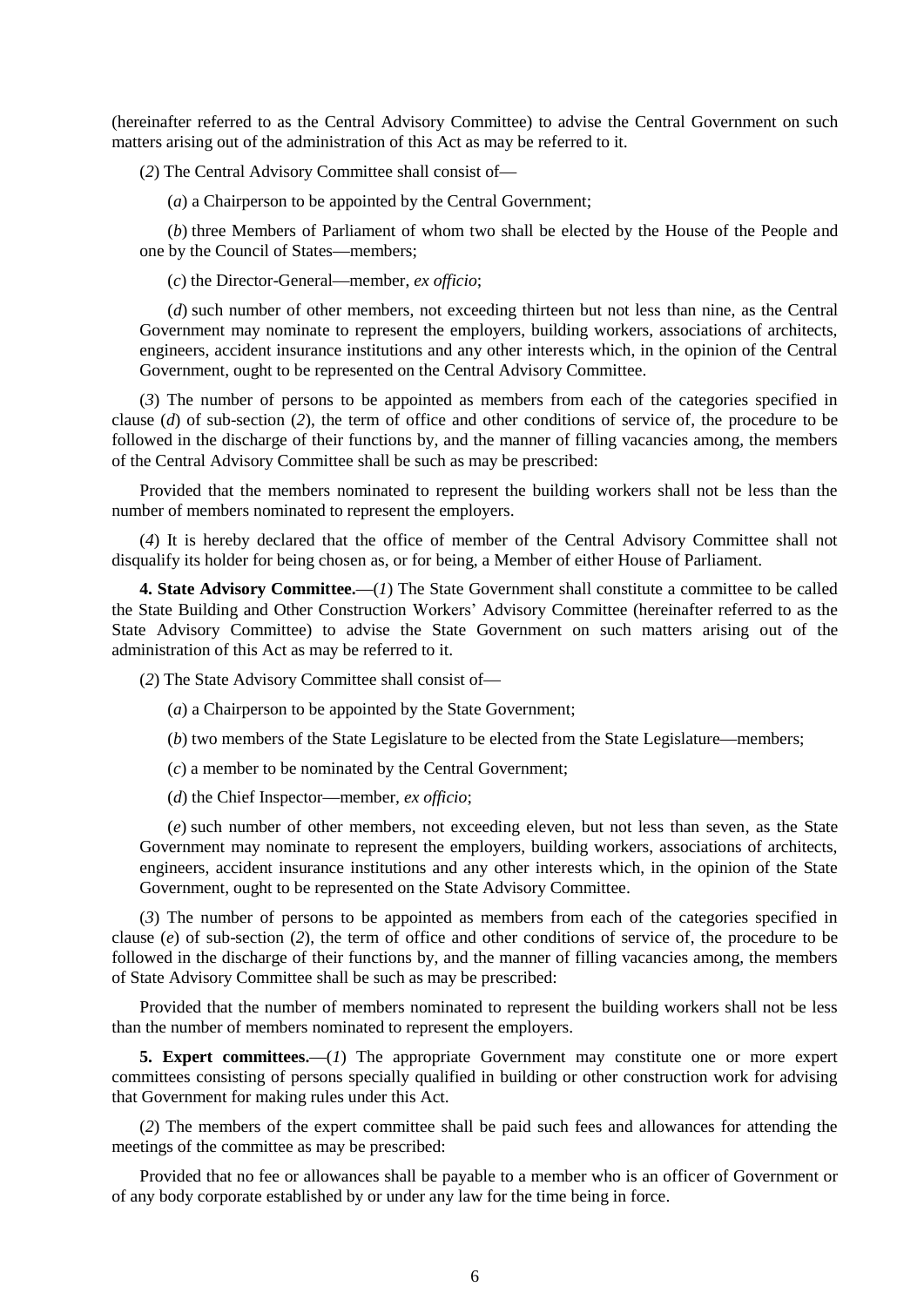#### CHAPTER III

#### REGISTRATION OF ESTABLISHMENTS

**6. Appointment of registering officers.—**The appropriate Government may, by order notified in the Official Gazette,**—**

(*a*) appoint such persons, being Gazetted Officers of Government, as it thinks fit, to be the registering officers for the purposes of this Act; and

(*b*) define the limits within which a registering officer shall exercise the powers conferred on him by or under this Act.

**7. Registration of establishments.—**(*1*) Every employer shall,**—**

(*a*) in relation to an establishment to which this Act applies on its commencement, within a period of sixty days from such commencement; and

(*b*) in relation to any other establishment to which this Act may be applicable at any time after such commencement, within a period of sixty days from the date on which this Act becomes applicable to such establishment,

make an application to the registering officer for the registration of such establishment:

Provided that the registering officer may entertain any such application after the expiry of the periods aforesaid, if he is satisfied that the applicant was prevented by sufficient cause from making the application within such period.

(*2*) Every application under sub-section (*1*) shall be in such form and shall contain such particulars and shall be accompanied by such fees as may be prescribed.

(*3*) After the receipt of an application under sub-section (*1*), the registering officer shall register the establishment and issue a certificate of registration to the employer thereof in such form and within such time and subject to such conditions as may be prescribed.

(*4*) Where, after the registration of an establishment under this section, any change occurs in the ownership or management or other prescribed particulars in respect of such establishment, the particulars regarding such change shall be intimated by the employer to the registering officer within thirty days of such change in such form as may be prescribed.

**8. Revocation of registration in certain cases.—**If the registering officer is satisfied, either on a reference made to him in this behalf or otherwise, that the registration of any establishment has been obtained by misrepresentation or suppression of any material fact or that the provisions of this Act are not being complied with in relation to any work carried on by such establishment, or that for any other reason the registration has become useless or ineffective and, therefore, requires to be revoked, he may, after giving an opportunity to the employer of the establishment to be heard, revoke the registration.

**9. Appeal.—**(*1*) Any person aggrieved by an order made under section 8 may, within thirty days from the date on which the order is communicated to him, prefer an appeal to the appellate officer who shall be a person nominated in this behalf by the appropriate Government:

Provided that the appellate officer may entertain the appeal after the expiry of the said period of thirty days if he is satisfied that the appellant was prevented by sufficient cause from filing the appeal in time.

(*2*) On receipt of an appeal under sub-section (*1*), the appellate officer shall, after giving the appellant an opportunity of being heard, confirm, modify or reverse the order of revocation as expeditiously as possible.

**10. Effect of non-registration.—**No employer of an establishment to which this Act applies shall,**—**

(*a*) in the case of an establishment required to be registered under section 7, but which has not been registered under that section;

(*b*) in the case of an establishment the registration in respect of which has been revoked under section 8 and no appeal has been preferred against such order of revocation under section 9 within the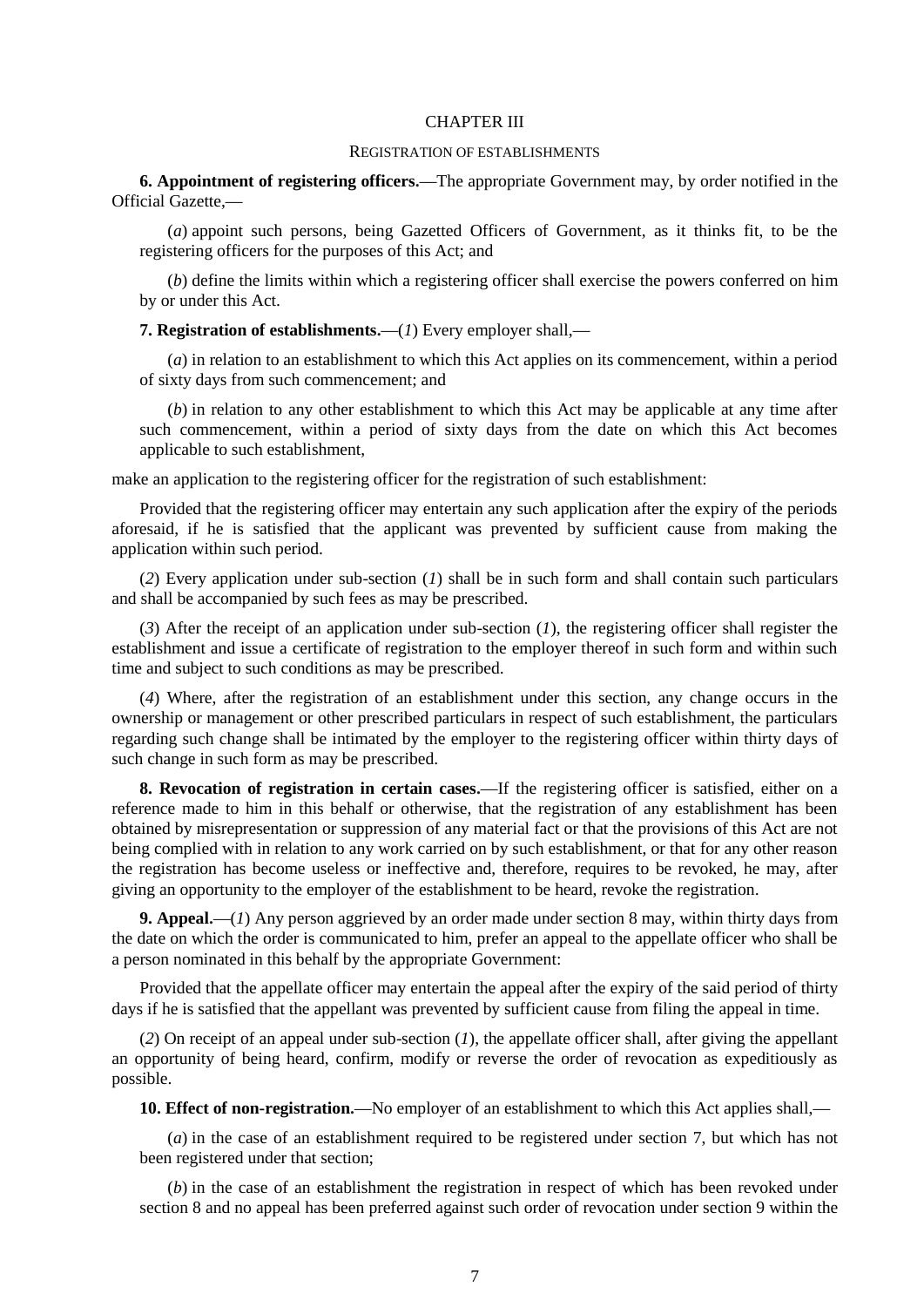period prescribed for the preferring of such appeal or where an appeal has been so preferred, such appeal has been dismissed,

employ building workers in the establishment after the expiry of the period referred to in clause (*a*) or clause (*b*) of sub-section (*1*) of section 7, or after the revocation of registration under section 8 or after the expiry of the period for preferring an appeal under section 9 or after the dismissal of the appeal, as the case may be.

## CHAPTER IV

#### REGISTRATION OF BUILDING WORKERS AS BENEFICIARIES

**11. Beneficiaries of the Fund.—**Subject to the provisions of this Act, every building worker registered as a beneficiary under this Act shall be entitled to the benefits provided by the Board from its Fund under this Act.

**12. Registration of building workers as beneficiaries.—**(*1*) Every building worker who has completed eighteen years of age, but has not completed sixty years of age, and who has been engaged in any building or other construction work for not less than ninety days during the preceding twelve months shall be eligible for registration as a beneficiary under this Act.

(*2*) An application for registration shall be made in such form, as may be prescribed, to the officer authorised by the Board in this behalf.

(*3*) Every application under sub-section (*2*) shall be accompanied by such documents together with such fee not exceeding fifty rupees as may be prescribed.

(*4*) If the officer authorised by the Board under sub-section (*2*) is satisfied that the applicant has complied with the provisions of this Act and the rules made thereunder, he shall register the name of the building worker as a beneficiary under this Act:

Provided that an application for registration shall not be rejected without giving the applicant an opportunity of being heard.

(*5*) Any person aggrieved by the decision under sub-section (*4*) may, within thirty days from the date of such decision, prefer an appeal to the Secretary of the Board or any other officer specified by the Board in this behalf and the decision of the Secretary or such other officer on such appeal shall be final:

Provided that the Secretary or any other officer specified by the Board in this behalf may entertain the appeal after the expiry of the said period of thirty days if he is satisfied that the building worker was prevented by sufficient cause from filing the appeal in time.

(*6*) The Secretary of the Board shall cause to maintain such registers as may be prescribed.

**13. Identity cards.—**(*1*) The Board shall give to every beneficiary an identity card with his photograph duly affixed thereon and with enough space for entering the details of the building or other construction work done by him.

(*2*) Every employer shall enter in the identity card the details of the building or other construction work done by the beneficiary and authenticate the same and return it to the beneficiary.

(*3*) A beneficiary who has been issued an identity card under this Act shall produce the same whenever demanded by any officer of Government or the Board, any inspector or any other authority for inspection.

**14. Cessation as a beneficiary.—**(*1*) A building worker who has been registered as a beneficiary under this Act shall cease to be as such when he attains the age of sixty years or when he is not engaged in building or other construction work for not less than ninety days in a year:

Provided that in computing the period of ninety days under this sub-section, there shall be excluded any period of absence from the building or other construction work due to any personal injury caused to the building worker by accident arising out of and in the course of his employment.

(*2*) Notwithstanding anything contained in sub-section (*1*), if a person had been a beneficiary for at least three years continuously immediately before attaining the age of sixty years, he shall be eligible to get such benefits as may be prescribed.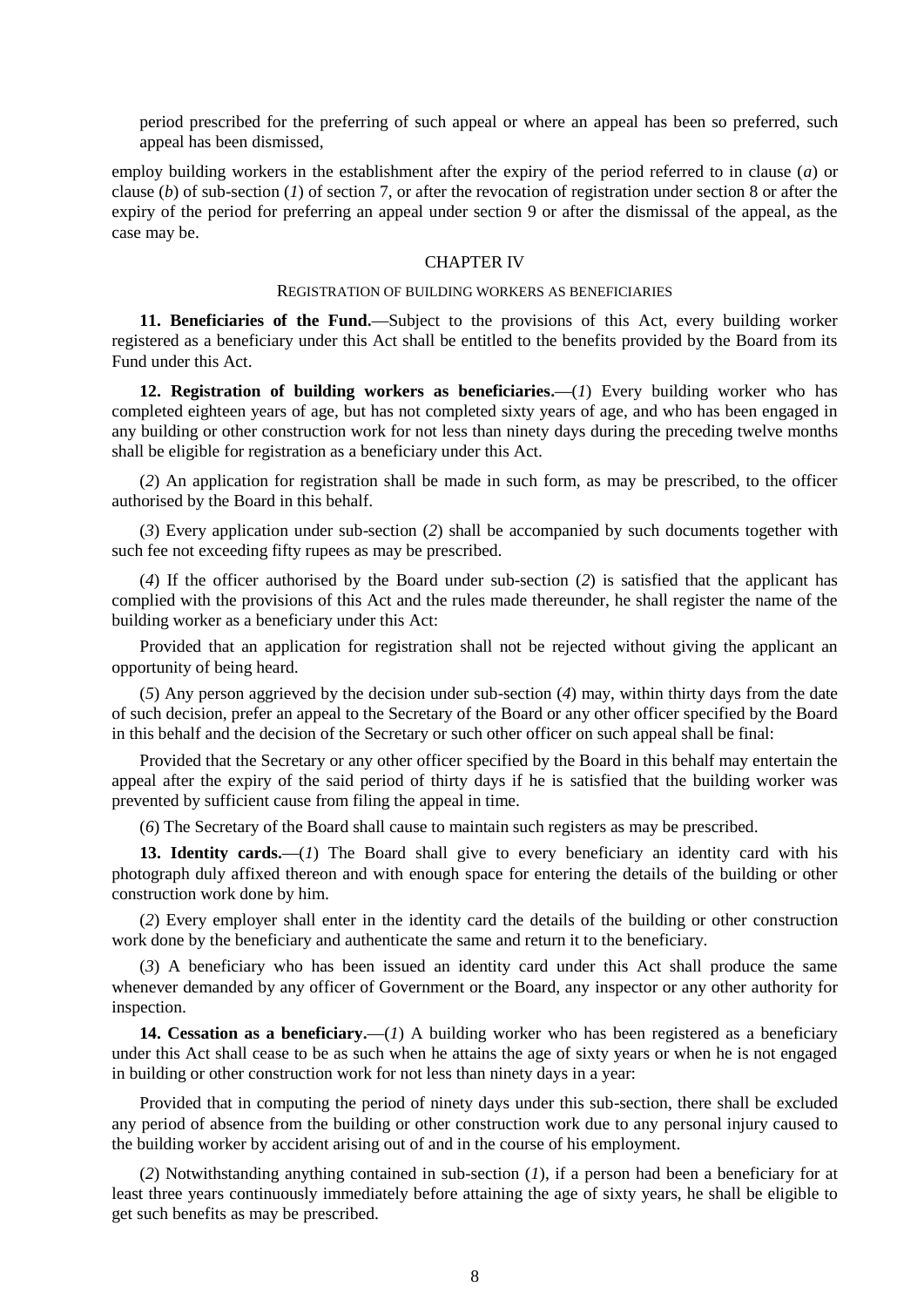*Explanation*.—For computing the period of three years as a beneficiary with a Board under this subsection, there shall be added any period for which a person had been a beneficiary with any other Board immediately before his registration.

**15. Register of beneficiaries.—**Every employer shall maintain a register in such form as may be prescribed showing the details of employment of beneficiaries employed in the building or other construction work undertaken by him and the same may be inspected without any prior notice by the Secretary of the Board or any other officer duly authorised by the Board in this behalf.

**16. Contribution of building workers.—**(*1*) A building worker who has been registered as a beneficiary under this Act shall, until he attains the age of sixty years, contribute to the Fund at such rate per mensem, as may be specified by the State Government, by notification in the Official Gazette and different rates of contribution may be specified for different classes of building workers:

Provided that the Board may, if satisfied that a beneficiary is unable to pay his contribution due to any financial hardship, waive the payment of contribution for a period not exceeding three months at a time.

(*2*) A beneficiary may authorise his employer to deduct his contribution from his monthly wages and to remit the same, within fifteen days from such deduction, to the Board.

**17. Effect of non-payment of contribution.—**When a beneficiary has not paid his contribution under sub-section (*I*) of section 16 for a continuous period of not less than one year, he shall cease to be a beneficiary:

Provided that if the Secretary of the Board is satisfied that the non-payment of contribution was for a reasonable ground and that the building worker is willing to deposit the arrears, he may allow the building worker to deposit the contribution in arrears and on such deposit being made, the registration of building worker shall stand restored.

### CHAPTER V

### BUILDING AND OTHER CONSTRUCTION WORKERS' WELFARE BOARDS

**18. Constitution of State Welfare Boards.—**(*1*) Every State Government shall, with effect from such date as it may, by notification, appoint, constitute a Board to be known as the …… (name of the State) Building and Other Construction Workers' Welfare Board to exercise the powers conferred on, and perform the functions assigned to, it under this Act.

(*2*) The Board shall be a body corporate by the name aforesaid, having perpetual succession and a common seal and shall by the said name sue and be sued.

(*3*) The Board shall consist of a chairperson, a person to be nominated by the Central Government and such number of other members, not exceeding fifteen, as may be appointed to it by the State Government:

Provided that the Board shall include an equal number of members representing the State Government, the employers and the building workers and that at least one member of the Board shall be a woman.

(*4*) The terms and conditions of appointment and the salaries and other allowances payable to the chairperson and the other members of the Board, and the manner of filling of casual vacancies of the members of the Board, shall be such as may be prescribed.

**19. Secretary and other officers of Boards.—**(*1*) The Board shall appoint a Secretary and such other officers and employees as it considers necessary for the efficient discharge of its functions under this Act.

(*2*) The secretary of the Board shall be its chief executive officer.

(*3*) The terms and conditions of appointment and the salary and allowances payable to the Secretary and the other officers and employees of the Board shall be such as may be prescribed.

**20. Meetings of Boards.—**(*1*) The Board shall meet at such time and place and observe such rules of procedure in regard to the transaction of business at its meetings (including the quorum at such meetings) as may be prescribed.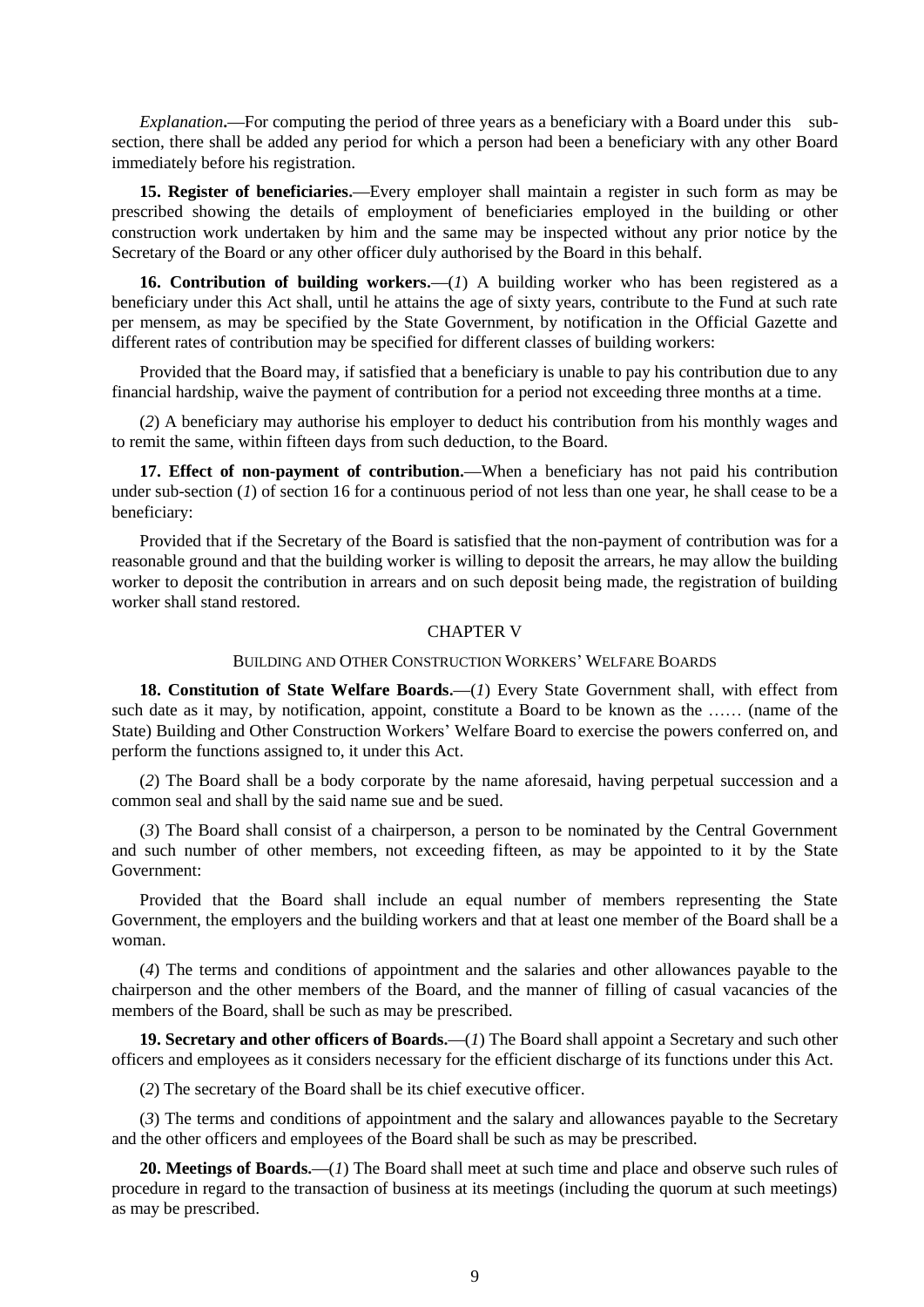(*2*) The chairperson or, if for any reason he is unable to attend a meeting of the Board, any member nominated by the chairperson in this behalf and in the absence of such nomination, any other member elected by the members present from amongst themselves at the meeting, shall preside at the meeting.

(*3*) All questions which come up before any meeting of the Board shall be decided by a majority of votes of the members present and voting, and in the event of equality of votes, the chairperson, or in his absence, the person presiding, shall have a second or a casting vote.

**21. Vacancies, etc.***,* **not to invalidate proceedings of the Boards.—**No act or proceedings of a Board shall be invalid merely by reason of**—**

- (*a*) any vacancy in, or any defect in the constitution of, the Board; or
- (*b*) any defect in the appointment of a person acting as a member of the Board; or

(*c*) any irregularity in the procedure of the Board not affecting the merits of the case.

## **22. Functions of the Boards.—**(*1*) The Board may**—**

(*a*) provide immediate assistance to a beneficiary in case of accident;

(*b*) make payment of pension to the beneficiaries who have completed the age of sixty years;

(*c*) sanction loans and advances to a beneficiary for construction of a house not exceeding such amount and on such terms and conditions as may be prescribed;

(*d*) pay such amount in connection with premia for Group Insurance Scheme of the beneficiaries as it may deem fit;

(*e*) give such financial assistance for the education of children of the beneficiaries as may be prescribed;

(*f*) meet such medical expenses for treatment of major ailments of a beneficiary or, such dependant, as may be prescribed;

(*g*) make payment of maternity benefit to the female beneficiaries; and

(*h*) make provision and improvement of such other welfare measures and facilities as may be prescribed.

(*2*) The Board may grant loan or subsidy to a local authority or an employer in aid of any scheme approved by the State Government for the purpose connected with the welfare of building workers in any establishment.

(*3*) The Board may pay annually grants-in-aid to a local authority or to an employer who provides to the satisfaction of the Board welfare measures and facilities of the standard specified by the Board for the benefit of the building workers and the members of' their family, so, however, that the amount payable as grants-in-aid to any local authority or employer shall not exceed**—**

(*a*) the amount spent in providing welfare measures and facilities as determined by the State Government or any person specified by it in this behalf, or

(*b*) such amount as may be prescribed,

whichever is less:

Provided that no grant-in-aid shall be payable in respect of any such welfare measures and facilities where the amount spent thereon determined as aforesaid is less than the amount prescribed in this behalf.

**23. Grants and loans by the Central Government.—**The Central Government may, after due appropriation made by Parliament by law in this behalf, make to a Board grants and loans of such sums of money as the Government may consider necessary.

**24. Building and Other Construction Workers' Welfare Fund and its application.—**(*1*) There shall be constituted by a Board a fund to be called the Building and Other Construction Workers' Welfare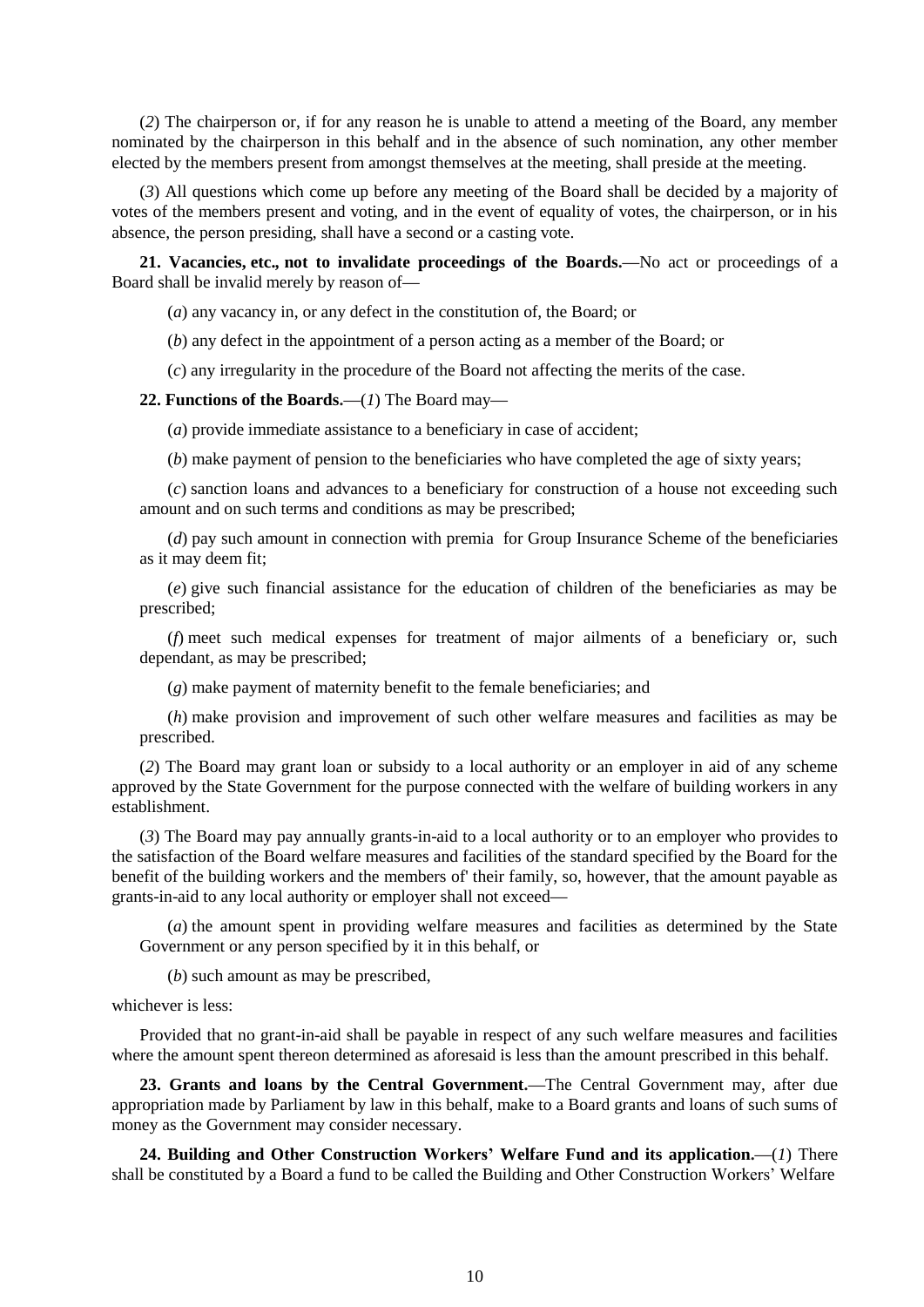Fund and there shall be credited thereto**—**

(*a*) any grants and loans made to the Board by the Central Government under section 23;

(*b*) all contributions made by the beneficiaries;

(*c*) all sums received by the Board from such other sources as may be decided by the Central Government.

(*2*) The Fund shall be applied for meeting**—**

(*a*) expenses of the Board in the discharge of its functions under section 22; and

(*b*) salaries, allowances and other remuneration of the members, officers and other employees of the Board;

(*c*) expenses on objects and for purposes authorised by this Act.

(*3*) No Board shall, in any financial year, incur expenses towards salaries, allowances and other remuneration to its members, officers and other employees and for meeting the other administrative expenses exceeding five per cent. of its total expenses during that financial year.

**25 Budget.—**The Board shall prepare, in such form and at such time each financial year, as may be prescribed, its budget for the next financial year, showing the estimated receipts and expenditure of the Board and forward the same to the State Government and the Central Government.

**26. Annual report.—**The Board shall prepare, in such form and at such time each financial year as may be prescribed, its annual report, giving a full account of its activities during the previous financial year, and submit a copy thereof to the State Government and the Central Government.

**27. Accounts and audit.—**(*1*) The Board shall maintain proper accounts and other relevant records and prepare an annual statement of accounts in such form as may be prescribed in consultation with the Comptroller and Auditor-General of India.

(*2*) The Comptroller and Auditor-General of India or any other person appointed by him in connection with the auditing of the accounts of the Board under this Act shall have the same rights and privileges and the authority in connection with such audit as the Comptroller and Auditor-General of India has in connection with the auditing of the Government accounts and, in particular shall have the right to demand the production of books, accounts, connected vouchers and other documents and papers and to inspect any of the offices of the Board under this Act.

(*3*) The accounts of the Board shall be audited by the Comptroller and Auditor-General of India annually and any expenditure incurred in connection with such audit shall be payable by the Board to the Comptroller and Auditor-General of India.

(*4*) The Board shall furnish to the State Government before such date as may be prescribed its audited copy of accounts together with the auditor's report.

(*5*) The State Government shall cause the annual report and auditor's report to be laid, as soon as may be after they are received, before the State Legislature.

# CHAPTER VI

HOURS OF WORK, WELFARE MEASURES AND OTHER CONDITIONS OF SERVICE OF BUILDING WORKERS

**28. Fixing hours for normal working day, etc.—**(*1*) The appropriate Government may, by rules,**—**

(*a*) fix the number of hours of work which shall constitute a normal working day for a building worker, inclusive of one or more specified intervals;

(*b*) provide for a day of rest in every period of seven days which shall be allowed to all building workers and for the payment of remuneration in respect of such days of rest;

(*c*) provide for payment of work on a day of rest at a rate not less than the overtime rate specified in section 29.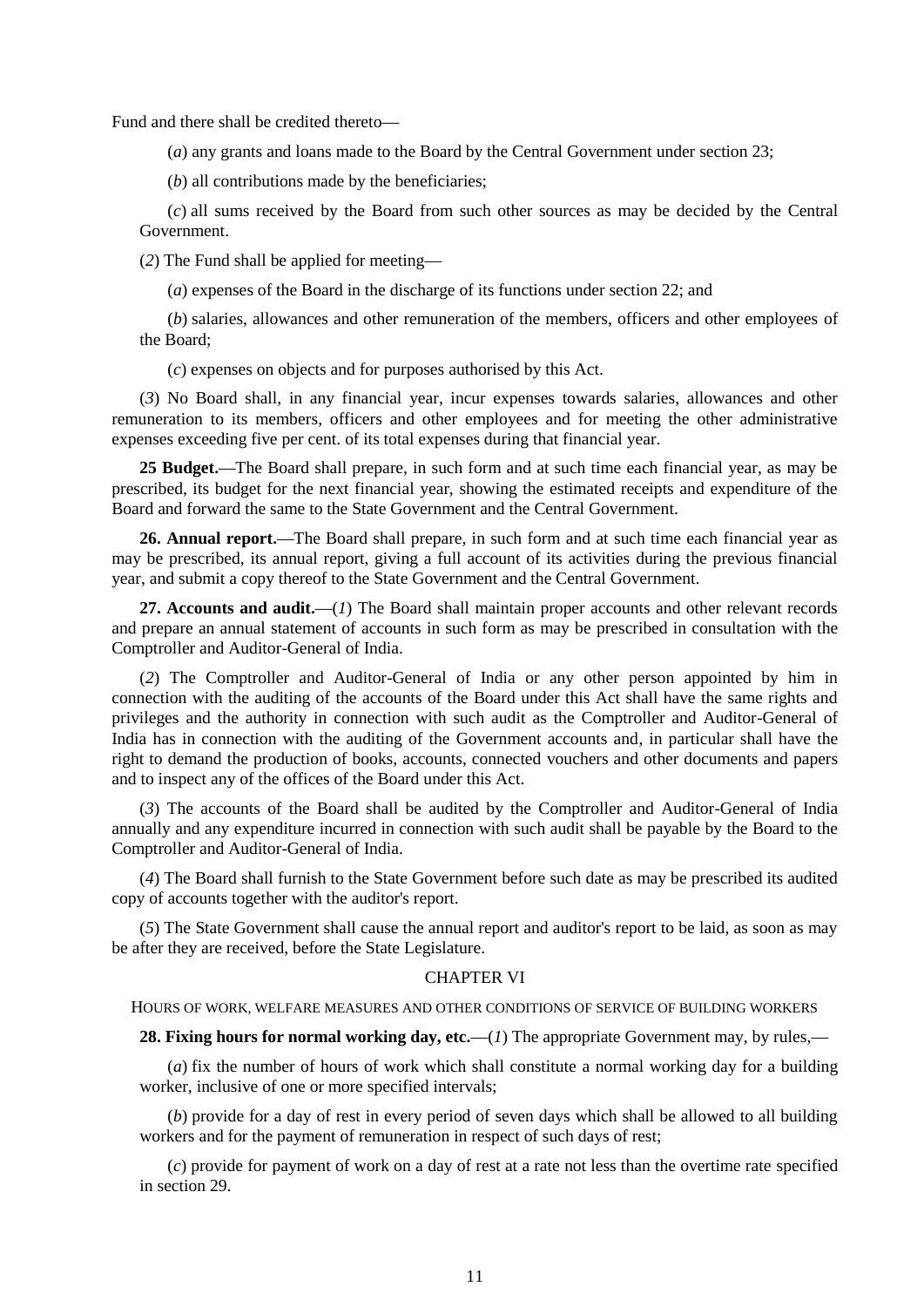(*2*) The provisions of sub-section (*1*) shall, in relation to the following classes of building workers, apply only to such extent, and subject to such conditions, as may be prescribed, namely:**—**

(*a*) persons engaged on urgent work, or in any emergency which could not have been foreseen or prevented;

(*b*) persons engaged in a work in the nature of preparatory or complementary work which must necessarily be carried on outside the normal hours of work laid down in the rules;

(*c*) persons engaged in any work which for technical reasons has to be completed before the day is over;

(*d*) persons engaged in a work which could not be carried on except at times dependant on the irregular action of natural forces.

**29. Wages for overtime work.—**(*1*) Where any building worker is required to work on any day in excess of the number of hours constituting a normal working day, he shall be entitled to wages at the rate of twice his ordinary rate of wages.

(*2*) For the purposes of this section, "ordinary rates of wages" means the basic wages plus such allowances as the worker is for the time being entitled to but does not include any bonus.

**30. Maintenance of registers and records.—**(*1*) Every employer shall maintain such registers and records giving such particulars of building workers employed by him, the work performed by them, the number of hours of work which shall constitute a normal working day for them, a day of rest in every period of seven days which shall be allowed to them, the wages paid to them, the receipts given by them and such other particulars in such form as my be prescribed.

(*2*) Every employer shall keep exhibited, in such manner as may be prescribed, in the place where such workers may be employed, notices in the prescribed form containing the prescribed particulars.

(*3*) The appropriate Government may, by rules, provide for the issue of wage books or wage slips to building workers employed in an establishment and prescribe the manner in which entries shall be made and authenticated in such wage books or wage slips by the employer or his agent.

**31. Prohibition of employment of certain persons in certain building or other construction work.—**No person about whom the employer knows or has reason to believe that he is a deaf or he has a defective vision or he has a tendency to giddiness shall be required or allowed to work in any such operation of building or other construction work which is likely to involve a risk of any accident either to the building worker himself or to any other person.

**32. Drinking water.—**(*1*) The employer shall make in every place where building or other construction work is in progress, effective arrangements to provide and maintain at suitable points conveniently situated for all persons employed therein, a sufficient supply of wholesome drinking water.

(*2*) All such points shall be legibly marked "Drinking Water" in a language understood by a majority of the persons employed in such place and no such point shall be situated within six metres of any washing place, urinal or latrine.

**33. Latrines and urinals.—**In every place where building or other construction work is carried on, the employer shall provide sufficient latrine and urinal accommodation of such types as may be prescribed and they shall be so conveniently situated as may be accessible to the building workers at all times while they are in such place:

Provided that it shall not be necessary to provide separate urinals in any place where less than fifty persons are employed or where the latrines are connected to a water-borne sewage system.

**34. Accommodation.—**(*1*) The employer shall provide, free of charges and within the work site or as near to it as may be possible, temporary living accommodation to all building workers employed by him for such period as the building or other construction work is in progress.

(*2*) The temporary accommodation provided under sub-section (*1*) shall have separate cooking place, bathing, washing and lavatory facilities.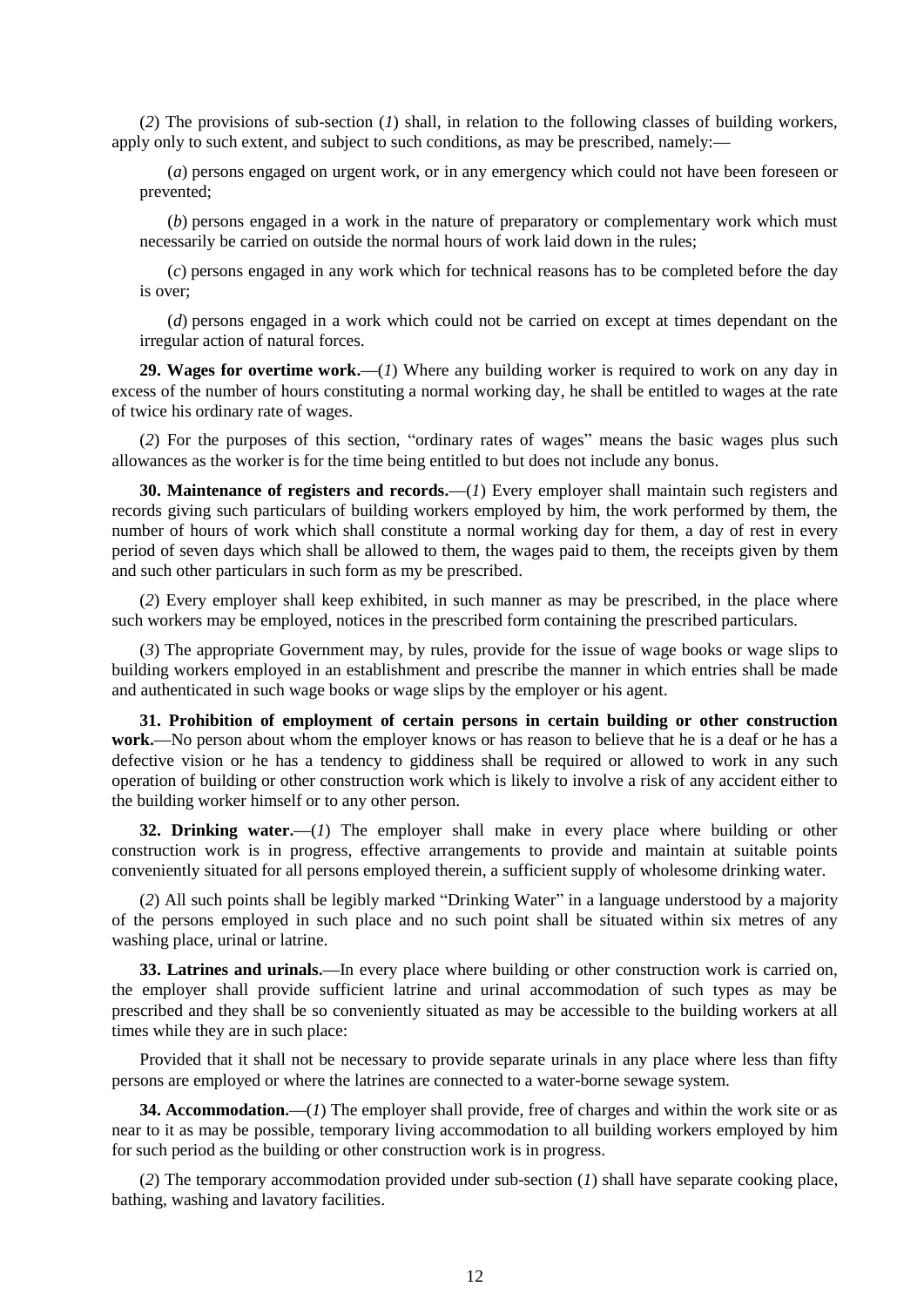(*3*) As soon as may be, after the building or other construction work is over, the employer shall, at his own cost, cause removal or demolition of the temporary structures erected by him for the purpose of providing living accommodation, cooking place or other facilities to the building workers as required under sub-section (*1*) and restore the ground in good level and clean condition.

(*4*) In case an employer is given any land by a Municipal Board or any other local authority for the purposes of providing temporary accommodation for the building workers under this section, he shall, as soon as may be after the construction work is over, return the possession of such land in the same condition in which he received the same.

**35. Creches.—**(*1*) In every place wherein, more than fifty female building workers are ordinarily employed, there shall be provided and maintained a suitable room or rooms for the use of children under the age of six years of such female workers.

(*2*) Such rooms shall**—**

(*a*) provide adequate accommodation;

- (*b*) be adequately lighted and ventilated;
- (*c*) be maintained in a clean and sanitary condition;
- (*d*) be under the charge of women trained in the care of children and infants.

**36. First-aid.—**Every employer shall provide in all the places where building or other construction work is carried on such first-aid facilities as may be prescribed.

**37. Canteens, etc.—**The appropriate Government may, by rules, require the employer**—**

(*a*) to provide and maintain in every place wherein not less than two hundred and fifty building workers are ordinarily employed, a canteen for the use of the workers;

(*b*) to provide such other welfare measures for the benefit of building workers as may be prescribed.

# CHAPTER VII

#### SAFETY AND HEALTH MEASURES

**38. Safety Committee and safety officers.—**(*1*) In every establishment wherein five hundred or more building workers are ordinarily employed, the employer shall constitute a Safety Committee consisting of such number of representatives of the employer and the building workers as may be prescribed by the State Government:

Provided that the number of persons representing the workers, shall, in no case, be less than the persons representing the employer.

(*2*) In every establishment referred to in sub-section (*1*), the employer shall also appoint a safety officer who shall possess such qualifications and perform such duties as may be prescribed.

**39. Notice of certain accidents.—**(*1*) Where in any establishment an accident occurs which causes death or which causes any bodily injury by reason of which the person injured is prevented from working for a period of forty-eight hours or more immediately following the accident, or which is of such a nature as may be prescribed, the employer shall give notice thereof to such authority, in such form and within such time as may be prescribed.

(*2*) On receipt of a notice under sub-section (*1*) the authority referred to in that sub-section may make such investigation or inquiry as it considers necessary.

(*3*) Where a notice given under sub-section (*1*) relates to an accident causing death of five or more persons, the authority shall make an inquiry into such accident within one month of the receipt of the notice.

**40. Power of appropriate Government to make rules for the safety and health of building workers.—**(*1*) The appropriate Government may, by notification, make rules regarding the measures to be taken for the safety and health of building workers in the course of their employment and the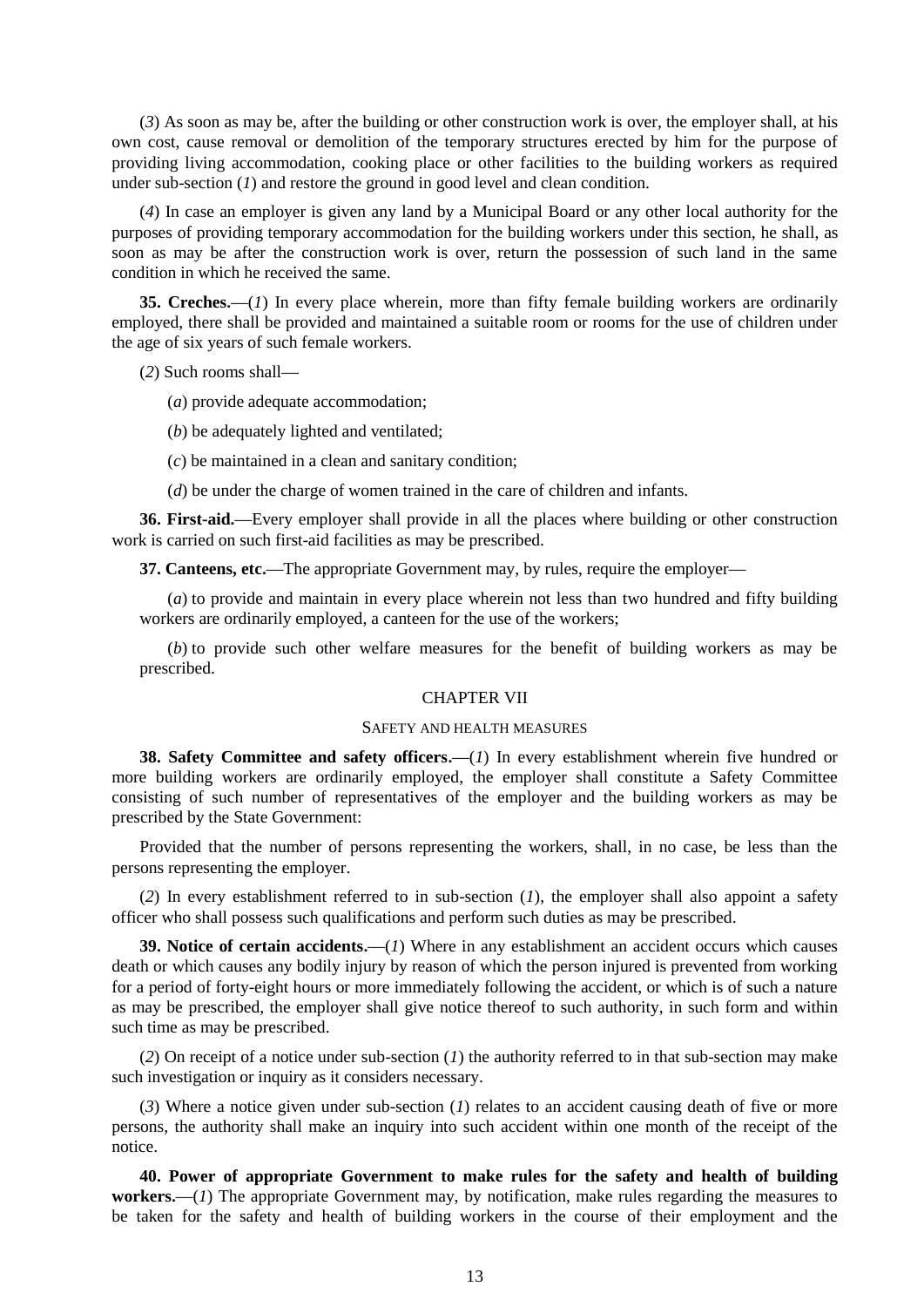equipment and appliances necessary to be provided to them for ensuring their safety, health and protection, during such employment.

(*2*) In particular, and without prejudice to the generality of the foregoing power, such rules may provide for all or any of the following matters, namely:**—**

(*a*) the safe means of access to, and the safety of, any working place, including the provision of suitable and sufficient scaffolding at various stages when work cannot be safely done from the ground or from any part of a building or from a ladder or such other means of support;

(*b*) the precautions to be taken in connection with the demolition of the whole or any substantial part of a building or other structure under the supervision of a competent person and the avoidance of danger from collapse of any building or other structure while removing any part of the framed building or other structure by shoring or otherwise;

(*c*) the handling or use of explosive under the control of competent persons so that there is no exposure to the risk of injury from explosion or from flying material;

(*d*) the erection, installation, use and maintenance of transporting equipment, such as locomotives, trucks, wagons and other vehicles and trailers and appointment of competent persons to drive or operate such equipment;

(*e*) the erection, installation, use and maintenance of hoists, lifting appliances and lifting gear including periodical testing and examination and heat treatment, where necessary, precautions to be taken while raising or lowering loads, restrictions on carriage of persons and appointment of competent persons on hoists or other lifting appliances;

(*f*) the adequate and suitable lighting of every workplace and approach thereto, of every place where raising or lowering operations with the use of hoists, lifting appliances or lifting gears are in progress and of all openings dangerous to building workers employed;

(*g*) the precautions to be taken to prevent inhalation of dust, fumes, gases or vapours during any grinding, cleaning, spraying or manipulation of any material and steps to be taken to secure and maintain adequate ventilation of every working place or confined space;

(*h*) the measures to be taken during stacking or unstacking, stowing or unstowing of materials or goods or handling in connection therewith;

(*i*) the safeguarding of machinery including the fencing of every fly-wheel and every moving part of a prime mover and every part of transmission or other machinery, unless it is in such a position or of such construction as to be safe to every worker working on any of the operations and as if it were securely fenced;

(*j*) the safe handling and use of plant, including tools and equipment operated by compressed air;

(*k*) the precautions to be taken in case of fire;

(*l*) the limits of weight to be lifted or moved by workers;

(*m*) the safe transport of workers to or from any workplace by water and provision of means for rescue from drowning;

(*n*) the steps to be taken to prevent danger to workers from live electric wires or apparatus including electrical machinery and tools and from overhead wires;

(*o*) the keeping of safety nets, safety sheets and safety belts where the special nature or the circumstances of work render them necessary for the safety of the workers;

(*p*) the standards to be complied with regard to scaffolding, ladders and stairs, lifting appliances, ropes, chains and accessories, earth moving equipments and floating operational equipments;

(*q*) the precautions to be taken with regard to pile driving, concrete work, work with hot asphalt, tar or other similar things, insulation work, demolition operations, excavation, underground construction and handling materials;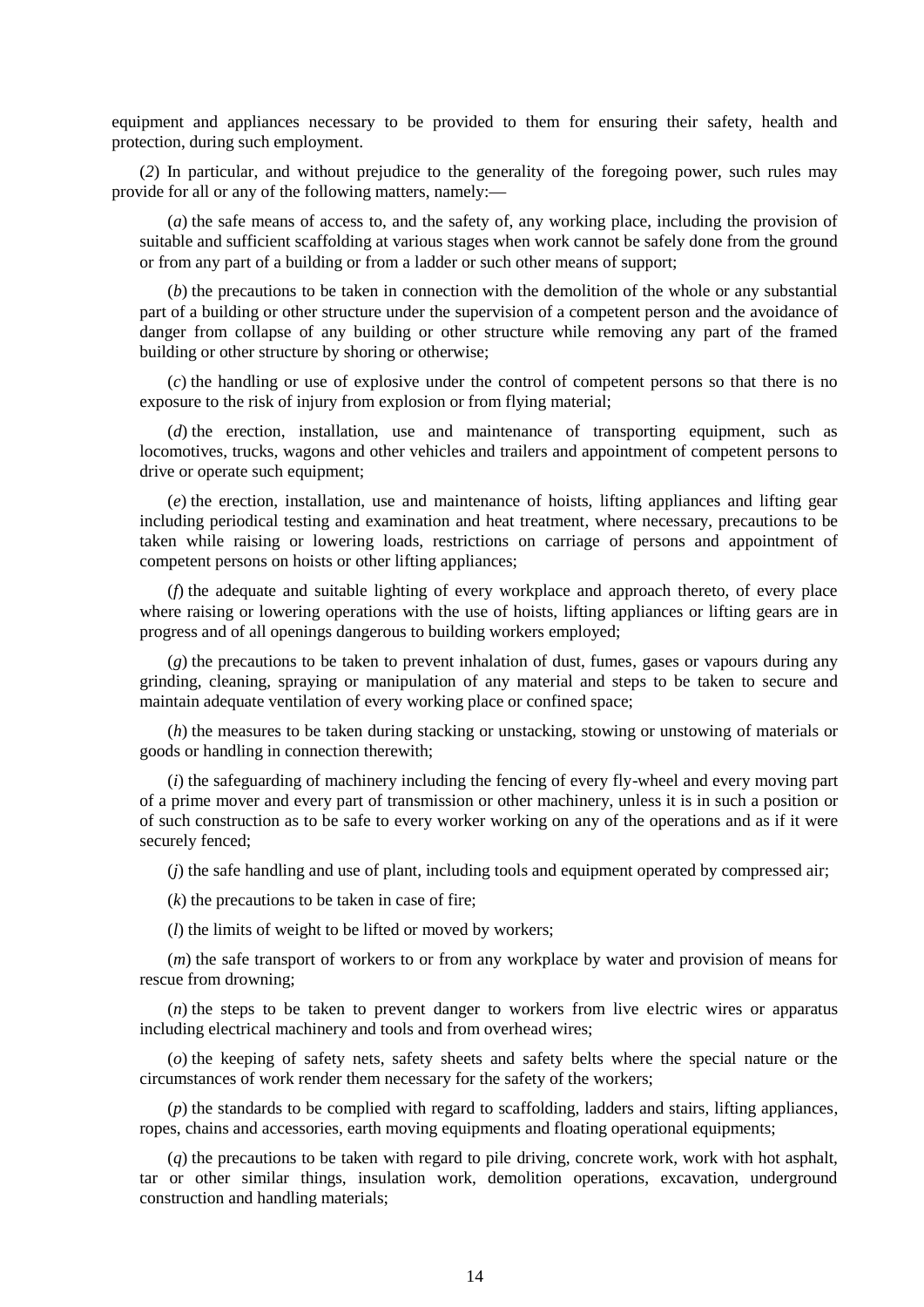(*r*) the safety policy, that is to say, a policy relating to steps to be taken to ensure the safety and health of the building workers, the administrative arrangements therefor and the matters connected therewith, to be framed by the employers and contractors for the operations to be carried on in a building or other construction work;

(*s*) the information to be furnished to the Bureau of Indian Standards established under the Bureau of Indian Standards Act, 1986 (63 of 1986), regarding the use of any article or process covered under that Act in a building or other construction work;

(*t*) the provision and maintenance of medical facilities for building workers;

(*u*) any other matter concerning the safety and health of workers working in any of the operations being carried on in a building or other construction work.

**41. Framing of model rules for safety measures.—**The Central Government may, after considering the recommendation of the expert committee constituted under section 5, frame model rules in respect of all or any of the matters specified in section 40 and where any such model rules have been framed in respect of any such matter, the appropriate Government shall, while making any rules in respect of that matter under section 40, so far as is practicable, conform to such model rules.

# CHAPTER VIII

### INSPECTING STAFF

**42. Appointment of Director-General, Chief Inspector and Inspectors.—**(*1*) The Central Government may, by notification, appoint a Gazetted Officer of that Government to be the Director-General of Inspection who shall be responsible for laying down the standards of inspection and shall also exercise the powers of an Inspector throughout India in relation to all the establishments for which the Central Government is the appropriate Government.

(*2*) The State Government may, by notification, appoint a Gazetted Officer of that Government to be the Chief Inspector of Inspection of Building and Construction who shall be responsible for effectively carrying out the provisions of this Act in the State and shall also exercise the powers of an Inspector under this Act throughout the State in relation to establishments for which the State Government is the appropriate Government.

(*3*) The appropriate Government may, by notification, appoint such number of its officers as it thinks fit to be Inspectors for the purposes of this Act and may assign to them such local limits as it may think fit.

(*4*) Every Inspector appointed under this section shall be subject to the control of the Director-General or the Chief Inspector, as the case may be, and shall exercise his powers and perform his functions under this Act subject to general control and supervision of the Director-General or the Chief Inspector.

(*5*) The Director-General, the Chief Inspector and every Inspector shall be deemed to be public servants within the meaning of section 21 of the Indian Penal Code (45 of 1860).

**43. Powers of Inspectors.—**(*1*) Subject to any rules made in this behalf, an Inspector may, within the local limits for which he is appointed,**—**

(*a*) enter, at all reasonable hours, with such assistants (if any) being persons in the service of the Government or any local or other public authority as he thinks fit, any premises or place where building or other construction work is carried on, for the purpose of examining any register or record or notices required to be kept or exhibited by or under this Act, and require the production thereof for inspection;

(*b*) examine any person whom he finds in any such premises or place and who, he has reasonable cause to believe, is a building worker employed therein;

(*c*) require any person giving out building or other construction work to any building worker, to give any information, which is in his power to give with respect to the names and addresses of the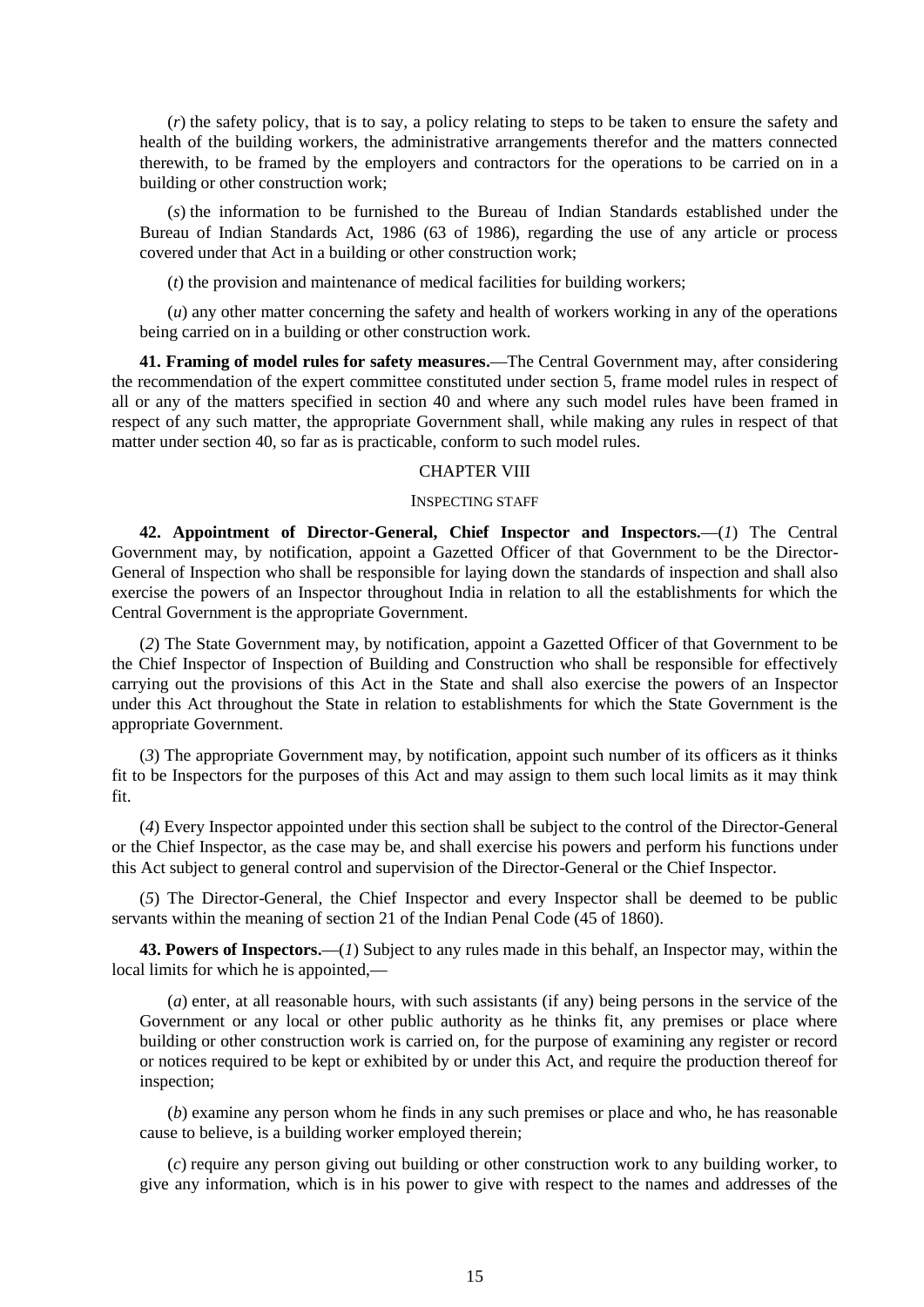persons to, for and whom the building or other construction work is given out or received, and with respect to the payments to be made for the building or other construction work;

(*d*) seize or take copies of such register, record of wages or notices or portions thereof as he may consider relevant in respect of an offence under this Act which he has reason to believe has been committed by the employer; and

(*e*) exercise such other powers as may be prescribed.

(*2*) For the purposes of this section, the Director-General or the Chief Inspector, as the case may be, may employ experts or agencies having such qualifications and experience and on such terms and conditions as may be prescribed.

(*3*) Any person required to produce any document or to give any information required by an Inspector under sub-section (*1*) shall be deemed to be legally bound to do so within the meaning of section 175 and section 176 of the Indian Penal Code (45 of 1860).

(*4*) The provisions of the Code of Criminal Procedure, 1973 (2 of 1974), shall, so far as may be, apply to such search or seizure under sub-section (*1*) as they apply to any search or seizure made under the authority of a warrant issued under section 94 of the said Code.

## CHAPTER IX

### SPECIAL PROVISIONS

**44. Responsibility of employers.—**An employer shall be responsible for providing constant and adequate supervision of any building or other construction work in his establishment as to ensure compliance with the provisions of this Act relating to safety and for taking all practical steps necessary to prevent accidents.

**45. Responsibility for payment of wages and compensation.—**(*1*) An employer shall be responsible for payment of wages to each building worker employed by him and such wages shall be paid on or before such date as may be prescribed.

(*2*) In case the contractor fails to make payment of compensation in respect of a building worker employed by him, where he is liable to make such payment when due, or makes short payment thereof, then, in the case of death or disablement of the building worker, the employer shall be liable to make payment of that compensation in full or the unpaid balance due in accordance with the provisions of the Workmen's Compensation Act, 1923 (8 of 1923), and recover the amount so paid from the contractor either by deduction from any amount payable to the contractor under any contract or as a debt payable by the contractor.

**46. Notice of commencement of building or other construction work.—**(*1*) An employer shall, at least thirty days before the commencement of any building or other construction work, send or cause to be sent to the Inspector having jurisdiction in the area where the proposed building or other construction work is to be executed, a written notice containing**—**

(*a*) the name and situation of the place where the building or other construction work is proposed to be carried on;

(*b*) the name and address of the person who is undertaking the building or other construction work;

(*c*) the address to which communications relating to the building or other construction work may be sent;

(*d*) the nature of the work involved and the facilities, including any plant and machinery, provided;

(*e*) the arrangements for the storage of explosives, if any, to be used in the building or other construction work;

(*f*) the number of workers likely to be employed during the various stages of building or other construction work;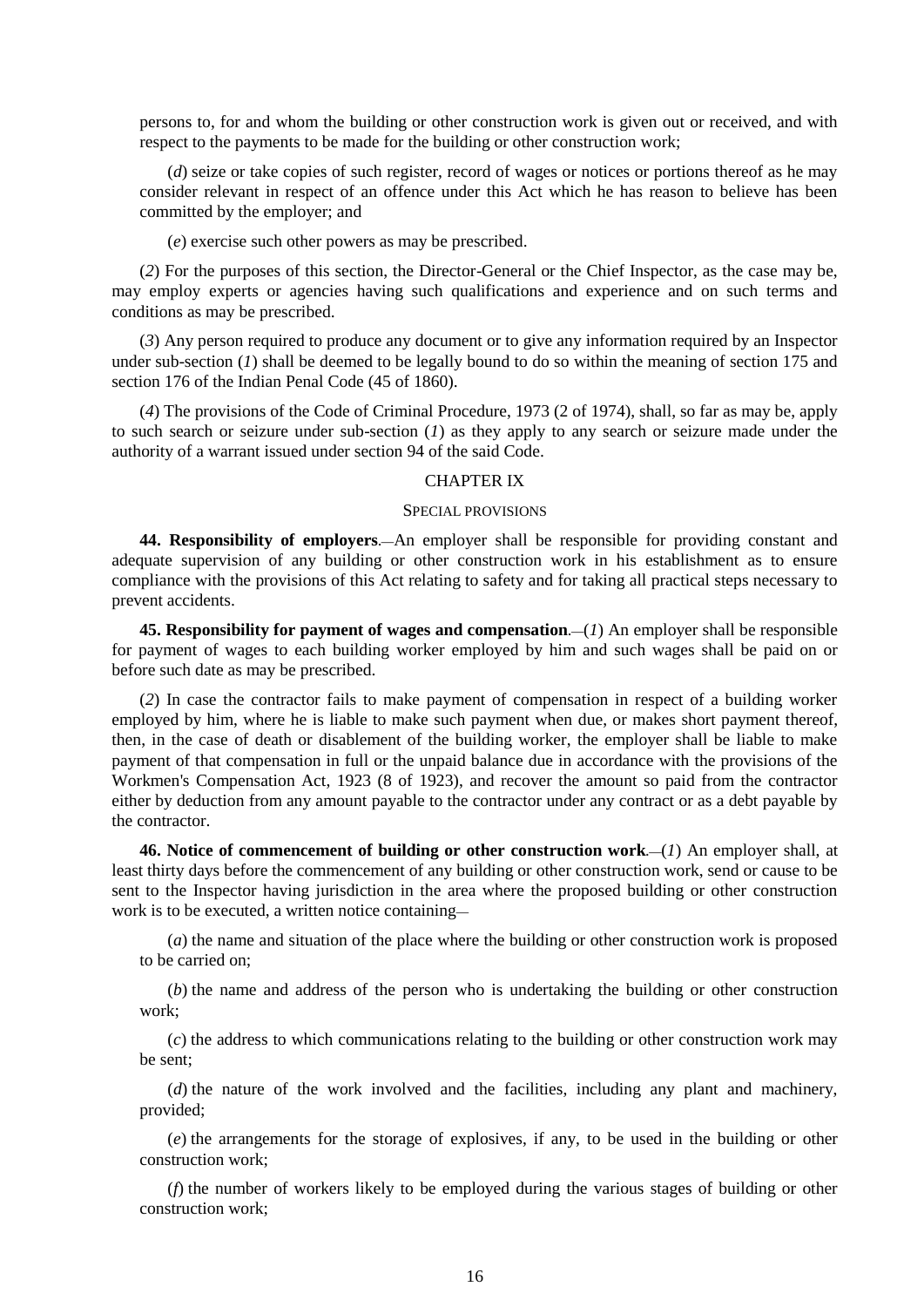(*g*) the name and designation of the person who will be in overall charge of the building or other construction work at the site;

(*h*) the approximate duration of the work;

(*i*) such other matters as may be prescribed.

(*2*) Where any change occurs in any of the particulars furnished under sub-section (*1*), the employer shall intimate the change to the Inspector within two days of such change.

(*3*) Nothing contained in sub-section (*1*) shall apply in case of such class of building or other construction work as the appropriate Government may by notification specify to be emergent works.

## CHAPTER X

#### PENALTIES AND PROCEDURE

**47. Penalty for contravention of provisions regarding safety measures.—**(*1*) Whoever contravenes the provisions of any rules made under section 40 shall be punishable with imprisonment for a term which may extend to three months, or with fine which may extend to two thousand rupees, or with both, and in the case of a continuing contravention, with an additional fine which may extend to one hundred rupees for every day during which such contravention continues after conviction for the first such contravention.

(*2*) If any person who has been convicted of any offence punishable under sub-section (*1*) is again guilty of an offence involving a contravention or failure of compliance of the same provision, he shall be punishable on a subsequent conviction with imprisonment for a term which may extend to six months or with fine which shall not be less than five hundred rupees but which may extend to two thousand rupees or with both:

Provided that for the purposes of this sub-section, no cognizance shall be taken of any conviction made more than two years before the commission of the offence for which the person is subsequently being convicted:

Provided further that the authority imposing the penalty, if it is satisfied that there are exceptional circumstances warranting such a course may, after recording its reasons in writing, impose a fine of less than five hundred rupees.

**48. Penalty for failure to give notice of the commencement of the building or other construction work.—**Where an employer fails to give notice of the commencement of the building or other construction work under section 46, he shall be punishable with imprisonment for a term which may extend to three months, or with fine which may extend to two thousand rupees, or with both.

**49. Penalty for obstructions.** (*1*) Whoever obstructs an Inspector in the discharge of his duties under this Act or refuses or wilfully neglects to afford the Inspector any reasonable facility for making any inspection, examination, inquiry or investigation authorised by or under this Act in relation to an establishment shall be punishable with imprisonment for a term which may extend to three months, or with fine which may extend to one thousand rupees, or with both.

(*2*) Whoever wilfully refuses to produce on the demand of an Inspector any register or other document kept in pursuance of this Act or prevents or attempts to prevent or does anything which he has reason to believe is likely to prevent any person from appearing before, or being examined by, an Inspector acting in pursuance of his duties under this Act shall be punishable with imprisonment for a term which may extend to three months, or with fine which may extend to one thousand rupees, or with both.

**50. Penalty for other offences.—(***1***)** Whoever contravenes any other provision of this Act or any rules made thereunder or who fails to comply with any provision of this Act or any rules made thereunder shall, where no express penalty is elsewhere provided for such contravention or failure, be punishable with fine which may extend to one thousand rupees for every such contravention or failure, as the case may be, and in the case of a continuing contravention or failure, as the case may be, with an additional fine which may extend to one hundred rupees for every day during which such contravention or failure continues after the conviction for the first such contravention or failure.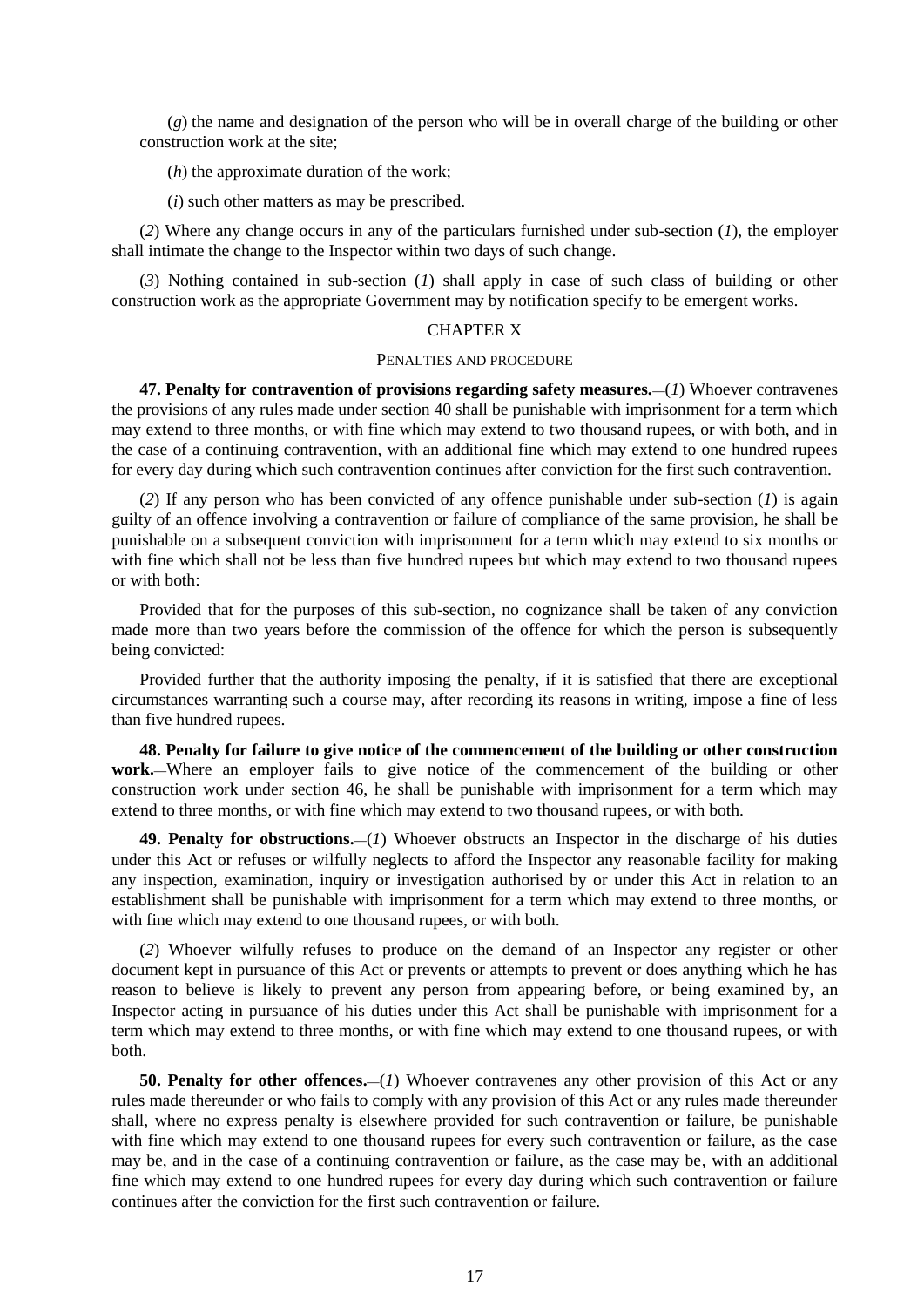(*2*) A penalty under sub-section (*1*) may be imposed**—**

(*a*) by the Director-General where the contravention or failure relates to a matter to which the appropriate Government is the Central Government; and

(*b*) by the Chief Inspector where the contravention or failure relates to a matter to which the appropriate Government is the State Government.

(*3*) No penalty shall be imposed unless the person concerned is given a notice in writing**—**

(*a*) informing him of the grounds on which it is proposed to impose a penalty; and

(*b*) giving him a reasonable opportunity of making a representation in writing within such reasonable time as may be specified in the notice against the imposition of penalty mentioned therein, and, if he so desires, of being heard in the matter.

(*4*) Without prejudice to any other provision contained in this Act, the Director-General and the Chief Inspector shall have all the powers of a civil court under the Code of Civil Procedure, 1908 (5 of 1908), while exercising any powers under this section, in respect of the following matters, namely:—

(*a*) summoning and enforcing the attendance of witnesses;

(*b*) requiring the discovery and production of any document;

(*c*) requisitioning any public record or copy thereof from any court or office;

(*d*) receiving evidence on affidavits; and

(*e*) issuing commissions for the examination of witnesses or documents.

(*5*) Nothing contained in this section shall be construed to prevent the person concerned from being prosecuted under any other provision of this Act or any other law for any offence made punishable by this Act or by that other law, as the case may be, or for being liable under this Act or any such law to any other or higher penalty or punishment than is provided for such offence by this section:

Provided that no person shall be punished twice for the same offence.

**51. Appeal.**—(*1*) Any person aggrieved by the imposition of any penalty under section 50 may prefer an appeal**—**

(*a*) where the penalty has been imposed by the Director-General, to the Central Government;

(*b*) where the penalty has been imposed by the Chief Inspector, to the State Government,

within a period of three months from the date of communication to such person of the imposition of such penalty:

Provided that the Central Government or the State Government, as the case may be, may, if it is satisfied that the appellant was prevented by sufficient cause from preferring an appeal within the aforesaid period of three months, allow such appeal to be preferred within a further period of three months.

(*2*) The appellate authority may, after giving the appellant an opportunity of being heard, if he so desires, and after making such further inquiry, if any, as it may consider necessary, pass such order as it thinks fit confirming, modifying or reversing the order appealed against or may send back the case with such directions as it may think fit for a fresh decision.

**52. Recovery of penalty.—**Where any penalty imposed on any person under section 50 is not paid,**—**

(*i*) the Director-General or, as the case may be, the Chief Inspector may deduct the amount so payable from any money owing to such person which may be under his control; or

(*ii*) the Director-General or, as the case may be, the Chief Inspector may recover the amount so payable by detaining or selling the goods belonging to such person which are under his control; or

(*iii*) if the amount cannot be recovered from such person in the manner provided in clause (*i*) or clause (*ii*), the Director-General or, as the case may be, the Chief Inspector may prepare a certificate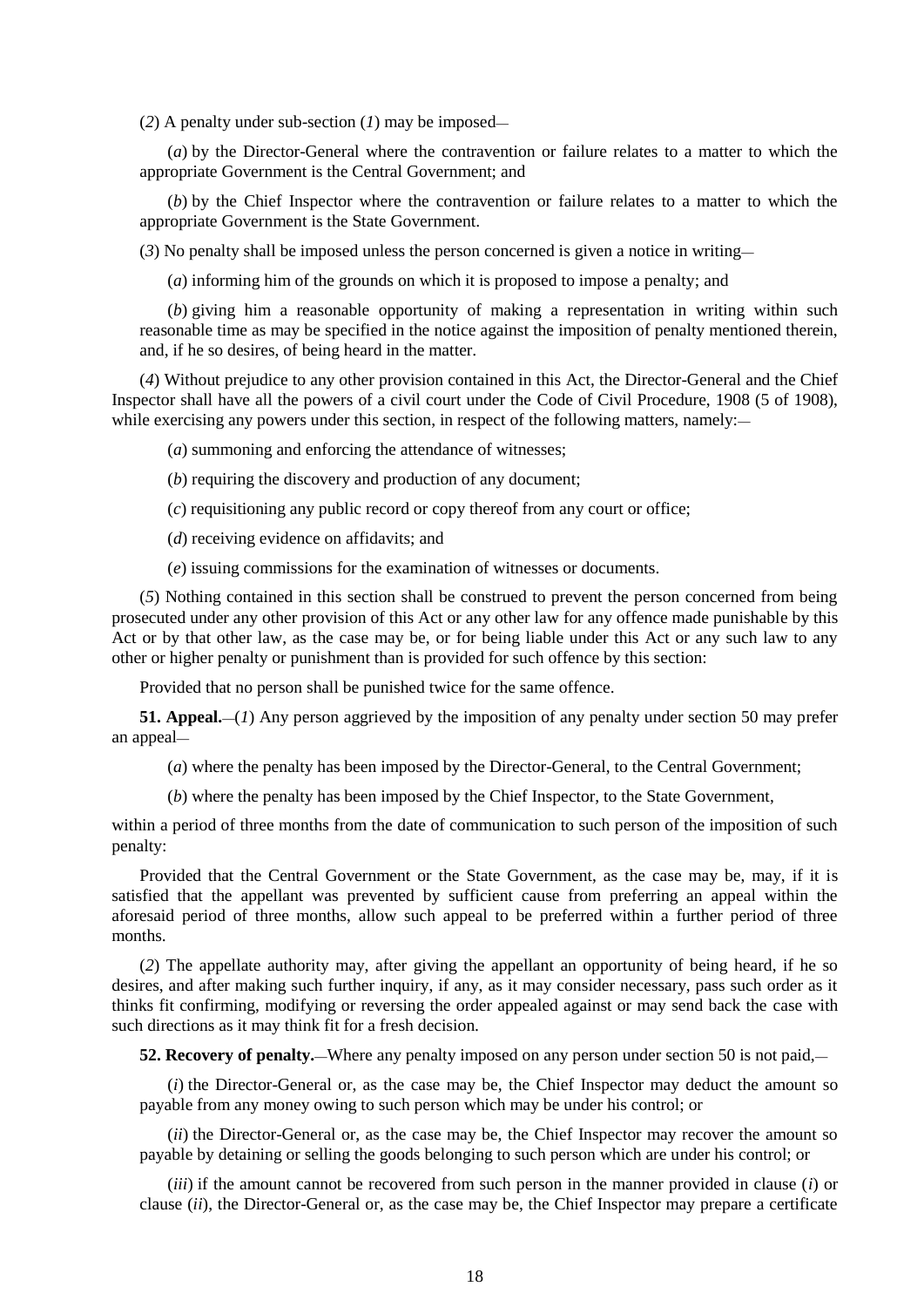signed by him specifying the amount due from such person and send it to the Collector of the district in which such person owns any property or resides or carries on his business and the said Collector, on receipt of such certificate shall proceed to recover from such person the amount specified thereunder as if it were an arrear of land revenue.

**53. Offences by companies.—(1)** Where an offence under this Act has been committed by a company, every person who, at the time the offence was committed, was in charge of, and was responsible to, the company for the conduct of the business of the company, as well as the company, shall be deemed to be guilty of the offence and shall be liable to be proceeded against and punished accordingly:

Provided that nothing contained in this sub-section shall render any such person liable to any punishment, if he proves that the offence was committed without his knowledge or that he had exercised all due diligence to prevent the commission of such offence.

(*2*) Notwithstanding anything contained in sub-section (*1*), where any offence under this Act has been committed by a company and it is proved that the offence has been committed with the consent or connivance of, or is attributable to any neglect on the part of any director, manager, secretary or other officer of the company, such director, manager, secretary or other officer shall be deemed to be guilty of that offence and shall be liable to be proceeded against and punished accordingly.

*Explanation***.—**For the purposes of this section,**—**

(*a*) "company" means any body corporate and includes a firm or other association of individuals; and

(*b*) "director", in relation to a firm, means a partner in the firm.

**54. Cognizance of offences.—(***1***)** No court shall take cognizance of any offence punishable under this Act except on a complaint**—**

(*a*) made by, or with the previous sanction in writing of, the Director-General or the Chief Inspector; or

(*b*) made by an office-bearer of a voluntary organisation registered under the Societies Registration Act, 1860 (21 of 1860); or

(*c*) made by an office-bearer of any concerned trade union registered under the Trade Unions Act, 1926 (16 of 1926).

(*2*) No court inferior to that of a Metropolitan Magistrate or a Judicial Magistrate of the first class shall try any offence punishable under this Act.

**55. Limitation of prosecutions.—**No court shall take congizance of an offence punishable under this Act unless the complaint thereof is made within three months from the date on which the alleged commission of the offence came to the knowledge of the Director-General, the Chief Inspector, an office-bearer of a voluntary organisation or, as the case may be, an office-bearer of any concerned trade union.

#### CHAPTER XI

#### **MISCELLANEOUS**

**56. Delegation of powers.—**A Board may, by general or special order, delegate to the Chairperson or any other member or to the Secretary or any other officer or employee of the Board, subject to such conditions and limitations, if any, as may be specified in the order, such of its powers and duties under this Act as it may deem necessary.

**57. Returns.—**Every Board shall furnish from time to time to the Central Government and to the State Government such returns as they may require.

**58. Application of Act 8 of 1923 to building workers.—**The provisions of the Workmen's Compensation Act, 1923, shall so far as may be, apply to building workers as if the employment to which this Act applies had been included in the Second Schedule to that Act.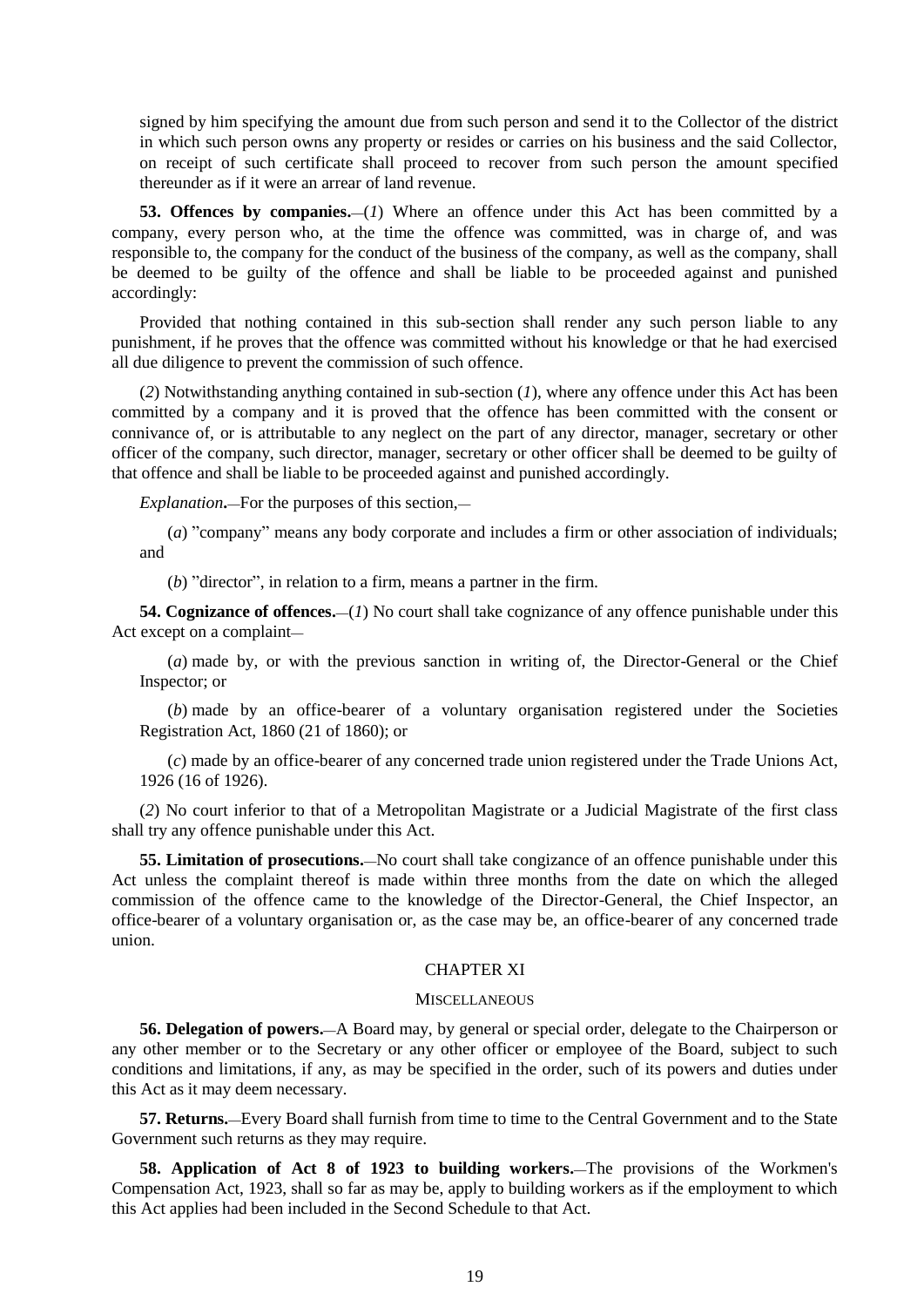**59. Protection of action taken in good faith.**—(*1*) No suit, prosecution or other legal proceeding shall lie against any person for anything which is in good faith done or intended to be done in pursuance of this Act or any rule or order made thereunder.

(*2*) No prosecution or other legal proceeding shall lie against the Government, any Board or Committees constituted under this Act or any member of such Board or any officer or employee of the Government or the Board or any other person authorised by the Government or any Board or committee, for any damage caused or likely to be caused by anything which is in good faith done or intended to be done in pursuance of this Act or any rule or order made or issued thereunder.

**60. Power of Central Government to give directions.—**The Central Government may give directions to the Government of any State or to a Board as to the carrying into execution in that State of any of the provisions of this Act.

**61. Power to remove difficulties.—(***1***)** If any difficulty arises in giving effect to the provisions of this Act, the Central Government may, by order published in the Official Gazette, make such provisions not inconsistent with the provisions of this Act, as appears to it to be necessary or expedient for removing the difficulty:

Provided that no such order shall be made after the expiry of two years from the date of commencement of this Act.

(*2*) Every order made under this section shall, as soon as may be after it is made, be laid before each House of Parliament.

**62. Power to make rules.** (*1*) The appropriate Government may, after consultation with the expert committee, by notification, make rules for carrying out the provisions of this Act.

(*2*) In particular and without prejudice to the generality of the foregoing power, such rules may provide for all or any of the following matters, namely:**—**

(*a*) the number of persons to be appointed as members representing various interests on the Central Advisory Committee and the State Advisory Committees, the term of their office and other conditions of service, the procedure to be followed in the discharge of their functions and the manner of filling vacancies under sub-section (*3*) of section 3 or, as the case may be, under sub-section (*3*) of section 4<sup>.</sup>

(*b*) the fees and allowances that may be paid to the members of the expert committee for attending its meetings under sub-section (*2*) of section 5;

(*c*) the form of application for the registration of an establishment, the levy of fees therefor and the particulars it may contain under sub-section (*2*) of section 7;

(*d*) the form of certificate of registration, the time within which and the conditions subject to which such certificate may be issued under sub-section (*3*) of section 7;

(*e*) the form in which the change in ownership or management or other particulars shall be intimated to the registering officer under sub-section (*4*) of section 7;

(*f*) the form in which an application for registration as a beneficiary shall be made under sub-section (*2*) of section 12;

(*g*) the document and the fee which shall accompany the application under sub-section (*3*) of section 12;

(*h*) the registers which the Secretary of the Board shall cause to be maintained under sub-section (*6*) of section 12;

(*i*) the benefits which may be given under sub-section (*2*) of section 14;

(*j*) the form in which register of beneficiaries shall be maintained under section 15;

(*k*) the terms and conditions of appointment, the salaries and other allowances payable to, and the manner of filling of casual vacancies of, the Chairperson and other members of the Board under sub-section (*4*) of section 18;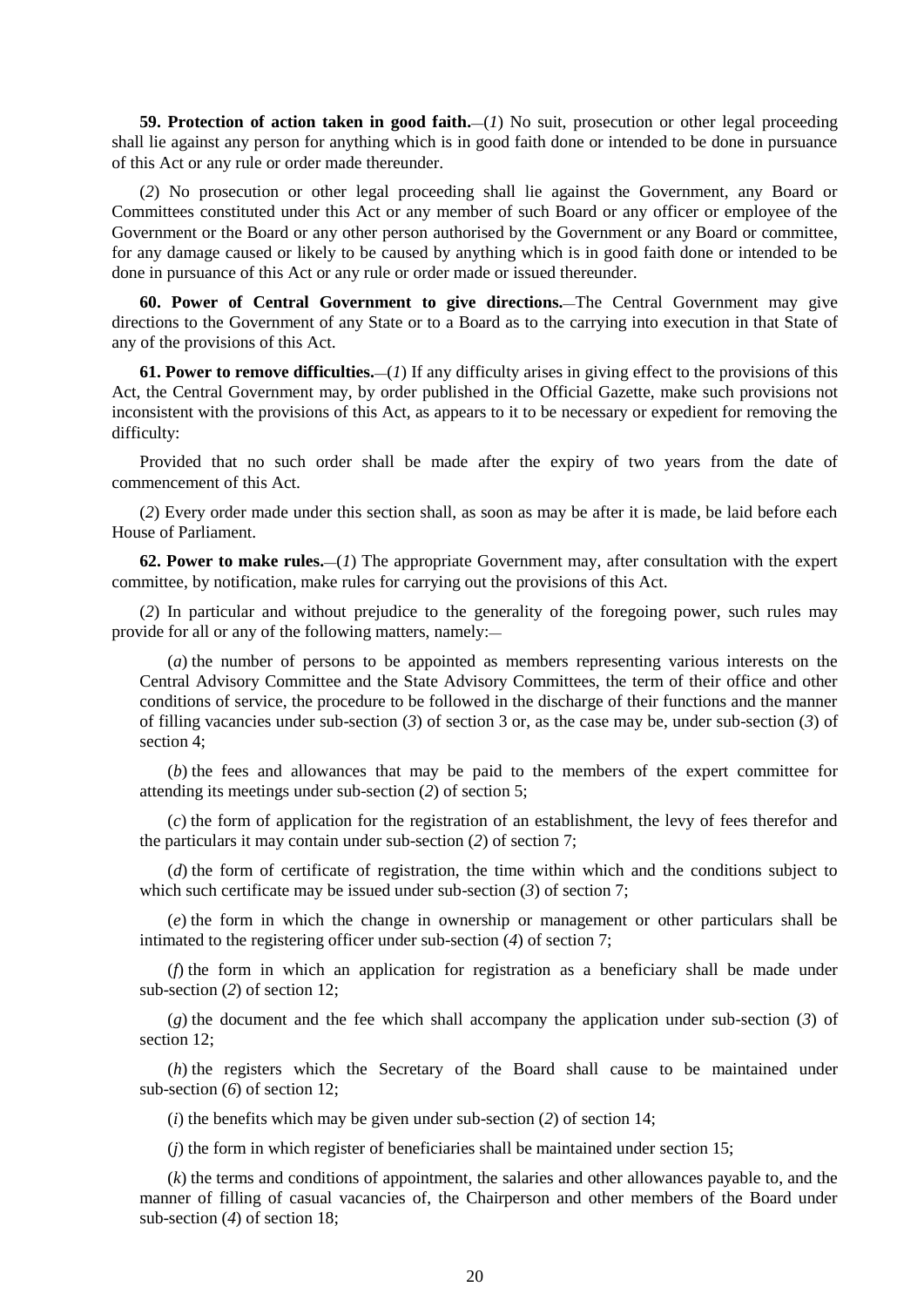(*l*) the terms and conditions of service and the salaries and allowances payable to the Secretary and the other officers and employees of the Board under sub-section (*3*) of section 19;

(*m*) the time and place of the meeting of the Board and the rules of procedure to be followed at such meeting under sub-section (*1*) of section 20 including quorum necessary for the transaction of business;

(*n*) the amount payable as house building loans or advances, the terms and conditions of such payment under clause (*c*), educational assistance under clause (*e*), medical expenses payable and the persons who shall be the dependent of the beneficiaries under clause (*f*), and the other welfare measures for which provision may be made under clause (*h*), of sub-section (*1*) of section 22;

(*o*) the limits of grants-in-aid payable to the local authorities and employers under clause (*b*) of sub-section (*3*) of section 22;

(*p*) the form in which and the time within which the budget of the Board shall be prepared and forwarded to Government under section 25;

(*q*) the form in which and the time within which the annual report of the Board shall be submitted to the State Government and the Central Government under section 26;

(*r*) the form of annual statement of accounts under sub-section (*1*), and the date before which the audited copy of the accounts together with the auditor's report shall be furnished under sub-section (*4*) of section 27:

(*s*) the matters required to be provided under sub-section (*1*) of section 28 and the extent up to which, and the conditions subject to which, the provisions of that sub-section shall apply to the building workers under sub-section (*2*) of that section;

(*t*) the registers and records that shall be maintained by the employer and the form in which such registers and records shall be maintained and the particulars to be included therein under sub-section (*1*) of section 30;

(*u*) the form and manner in which a notice shall be exhibited and the particulars it may contain under sub-section (*2*) of section 30;

(*v*) the issue of wage books or wage slips to building workers and the manner in which entries are to be made and authenticated in wage books or wage slips under sub-section (*3*) of section 30;

(*w*) the types of latrines and urinals required to be provided under section 33;

 $(x)$  the first-aid facilities which are to be provided under section 36;

(*y*) the canteen facilities which are to be provided under clause (*a*) of section 37;

(*z*) the welfare measures which are to be provided under clause (*b*) of section 37;

(*za*) the number of representatives of the employer and the building workers under sub-section (*1*) of section 38 and the qualifications of safety officers and the duties to be performed by them under sub-section (*2*) of that section;

(*zb*) the form of a notice of accident, other matters to be provided in this behalf and the time within which such notice shall be given under sub-section (*1*) of section 39;

(*zc*) the rules to be made for the safety and health of building workers under section 40;

(*zd*) the powers that may be exercised by an Inspector under clause (*e*) of sub-section (*1*) of section 43 and the qualifications and experience which the experts or agencies employed under sub-section (*2*) of that section shall possess and the terms and conditions on which such experts or agencies may be employed;

(*ze*) the date on or before which wages shall be paid to a building worker under section 45;

(*zf*) the matters which are required to be prescribed under clause (*i*) of sub-section (*1*) of section 46;